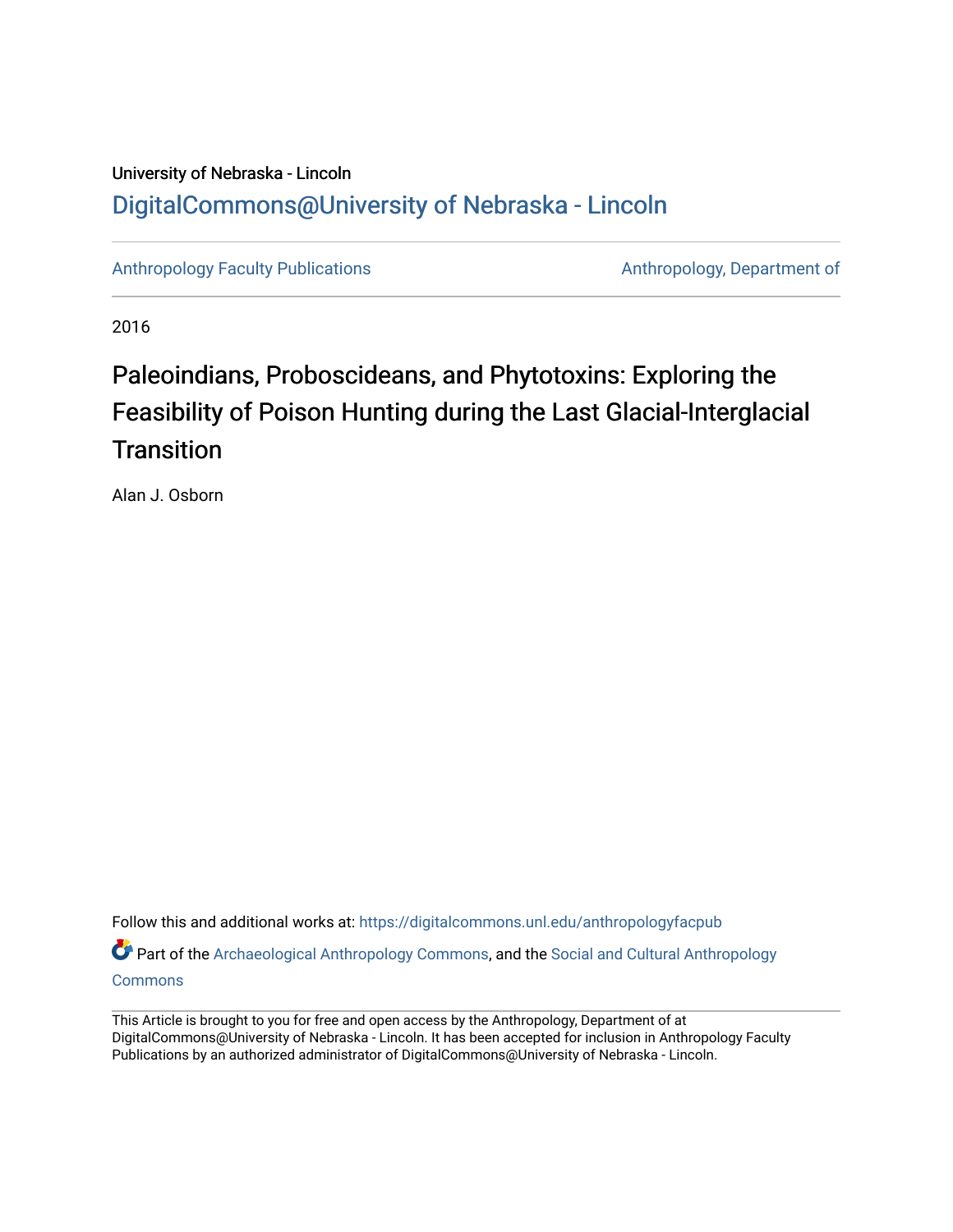### PALEOINDIANS, PROBOSCIDEANS, AND PHYTOTOXINS: EXPLORING THE FEASIBILITY OF POISON HUNTING DURING THE LAST GLACIAL-INTERGLACIAL TRANSITION

### Alan J. Osborn<sup>1</sup>

Archaeologists have long envisioned direct encounters between Paleoindians and megafauna of the Last Glacial-Interglacial Transition (LGIT, 15–11.5 cal BP). Debate continues regarding the role that these Paleoindian hunters played in the extinction event(s). Archaeologists, paleontologists, and paleobiologists have proposed that Paleoindians proved to be very effective hunters who employed darts and spears tipped with razorsharp, chipped-stone projectile points. These weapons are assumed to have been capable of inflicting mortal wounds and death as a result of massive blood loss. Few archaeologists, however, have considered the possible use of hunting poisons, as well as the implications of poison use for past procurement tactics and present-day archaeological research. This paper explores the feasibility of poison hunting by Paleoindians—specifically those derived from Aconitum spp. or monkshood—as well as the possible material correlates of this technology that might be observed in the archaeological record.

Keywords: Paleoindians, proboscideans, hunting poisons, aconitine

### Introduction

Archaeologists have focused considerable attention on the weapon technology of Clovis hunters since the early discoveries of carefully flaked stone points in direct association with the remains of now extinct megafauna. The Clovis period is thought to have had a maximum time span of 450 years (13,250–12,800 cal BP) and a minimum span of 200 years (13,125–12,925 cal BP) (Fiedel 2015:14; Waters and Stafford 2007). Frison (2004:43) has presented some of the most thorough discussions of Clovis period hunting weaponry; he stated that ''Clovis hunters possessed well-designed, well-made, and well-maintained weapons and tools, and developed systematic and effective large mammal procurement strategies.'' In keeping with Frison's extensive research, many archaeologists, paleoecologists, and others assume that the deaths of targeted prey animals resulted primarily from mortal wounds and blood loss. They, too, assume that Clovis projectile points themselves were intrinsically lethal or ''weapons of mass destruction'' (e.g., Collins 2007; Fiedel and Haynes 2004; Frison 1989, 1991, 1998; Frison and Bradley 1999; Gorman 1972; Haynes 1966; Haynes 1991, 1999a, 1999b, 2002; Lister and Bahn 1994; Pearson 2001; Storck 2004; Tankersley 2002). It is important to point out that these chipped stone weapon points are quite small. Clovis points associated with mammoth (Mammuthus primigenius) kills (e.g.,

<sup>&</sup>lt;sup>1</sup>Department of Sociology and Anthropology, University of Nebraska-Omaha, Omaha, Nebraska 68182. (Aosborn2@unomaha.edu)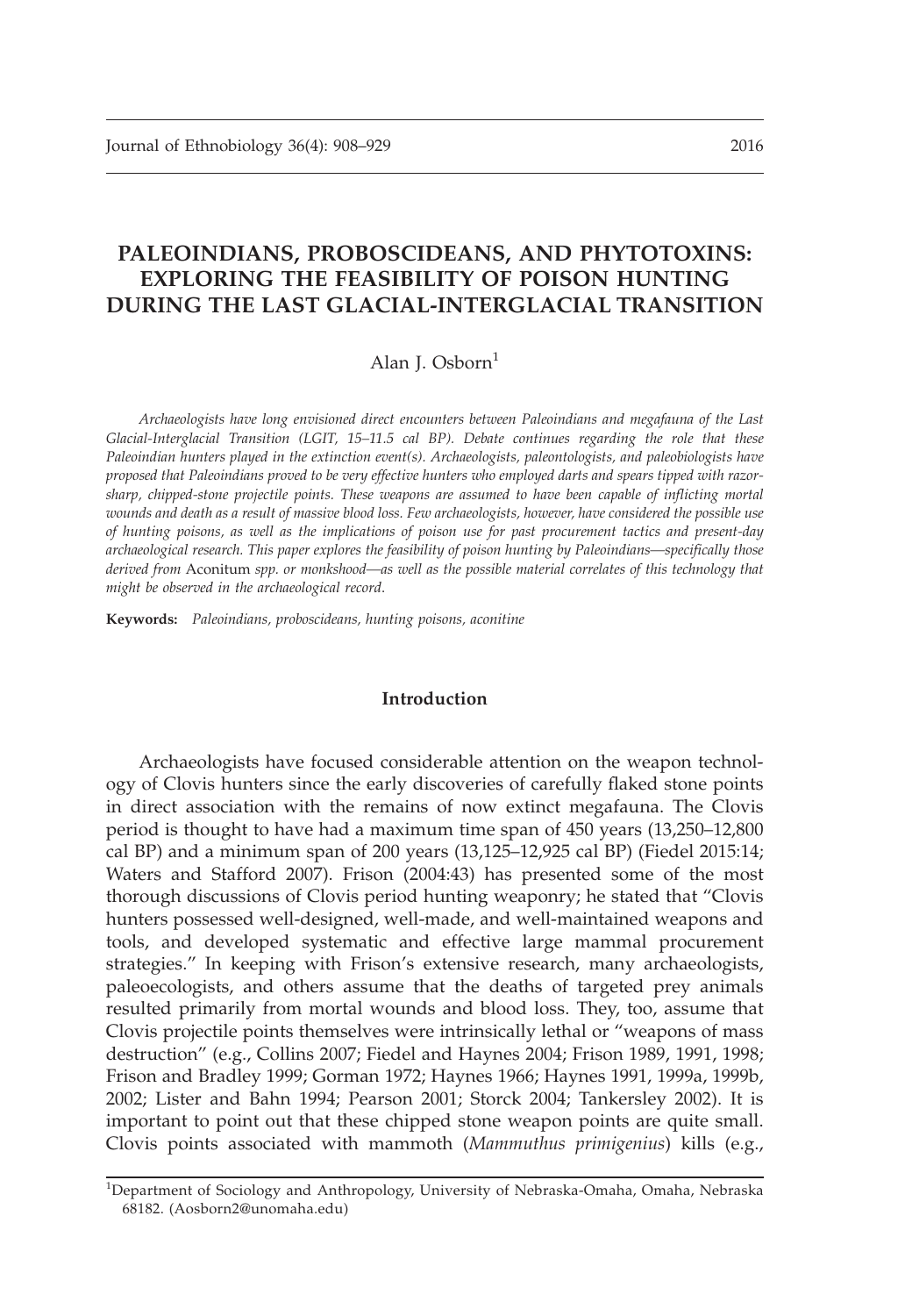Blackwater Draw, Lehner 1 and 2, Miami, and Naco) range from 3–13 cm in length and from 2.5–3.5 cm in maximum width (Gorman 1972; Haury et al. 1953, 1959).

Archaeologists have arrived at several different estimates of the number of Clovis-age proboscidean kill sites in North America. Grayson and Metzler (2002, 2003) concluded that there are 14 Clovis proboscidean kill locations that include 15 Clovis components. Other archaeologists have use of less conservative criteria and concluded that there are 26 Clovis mammoth and mastodon (Mammut americanum) kill sites (Surovell and Waguespack 2008; Waguespack and Surovell 2003). In both cases, archaeologists consider that the most significant criteria include the direct association of projectile points (principally chipped stone points) and evidence for butchering (dismemberment and cut marks on bone). At present, there are 15 Clovis-age proboscidean kill sites (Table 1) that have been investigated in North America and northern Mexico (Grayson and Meltzer 2003, 2015; Sanchez et al. 2014; Surovell and Waguespack 2008). The Coats-Hines mastodon kill site in central Tennessee and Fin del Mundo in Mexico have been added to this list. Sixty-eight proboscideans are represented at these sites and a total of 61 Clovis projectile points were found associated with these remains. The number of projectile points associated with proboscideans varies from less than one to eight per animal. These proboscidean kills were carried out within a 200– 450 year interval within the Last Glacial-Interglacial Transition (LGIT; 15,000– 11,500 BP) (Haynes 2002; Haynes and Eiselt 2004; Surovell and Waguespack 2008). A number of archaeologists attribute the extinction of 17 to 35 genera of Late Pleistocene mammals to early Paleoindians—particularly the so-called Clovis people (e.g., Fiedel 2009:21; Waguespack 2014; cf. Grayson and Meltzer 2015; Meltzer 2015).

Archaeologists continue to assume that Paleoindians hunted megamammals solely with spears and darts tipped with chipped-stone points, in part because several field experiments have demonstrated that replicated atlatl darts tipped with chipped-stone points or fire-hardened wood points can successfully penetrate the carcasses of African elephants (Loxodonta africana) (Butler 1980; Frison 1989; Huckell 1982). Also, their assumptions about the efficacy of early Paleoindian hunting weaponry appear to be bolstered by historic accounts of elephant hunting in Africa. It is suggested here, however, that such descriptions of historic elephant hunters and their weapons should be examined further.

The purpose of this paper is to explore the feasibility of an alternative hunting technology that could have made use of plant-based poisons during the LGIT between 15,000–11,500 years ago. Discussions of early Paleoindian hunting weapon systems to date have given very little attention to the possible use of poisons. There are three significant questions that must be asked at this point regarding the feasibility of the use of hunting poisons by Paleoindians. First, were there suitable poisons available that possessed the potential for killing megamammals? Second, how might archaeologists determine the lethal dosage of such a poison? And, third, would it have been possible to deliver a lethal dose of poison with Paleoindian hunting weapons (e.g., thrusting spears, throwing spears, or atlatl darts)? Once effective hunting poisons have been identified, it is necessary to make use of physiological and pharmacological concepts to calculate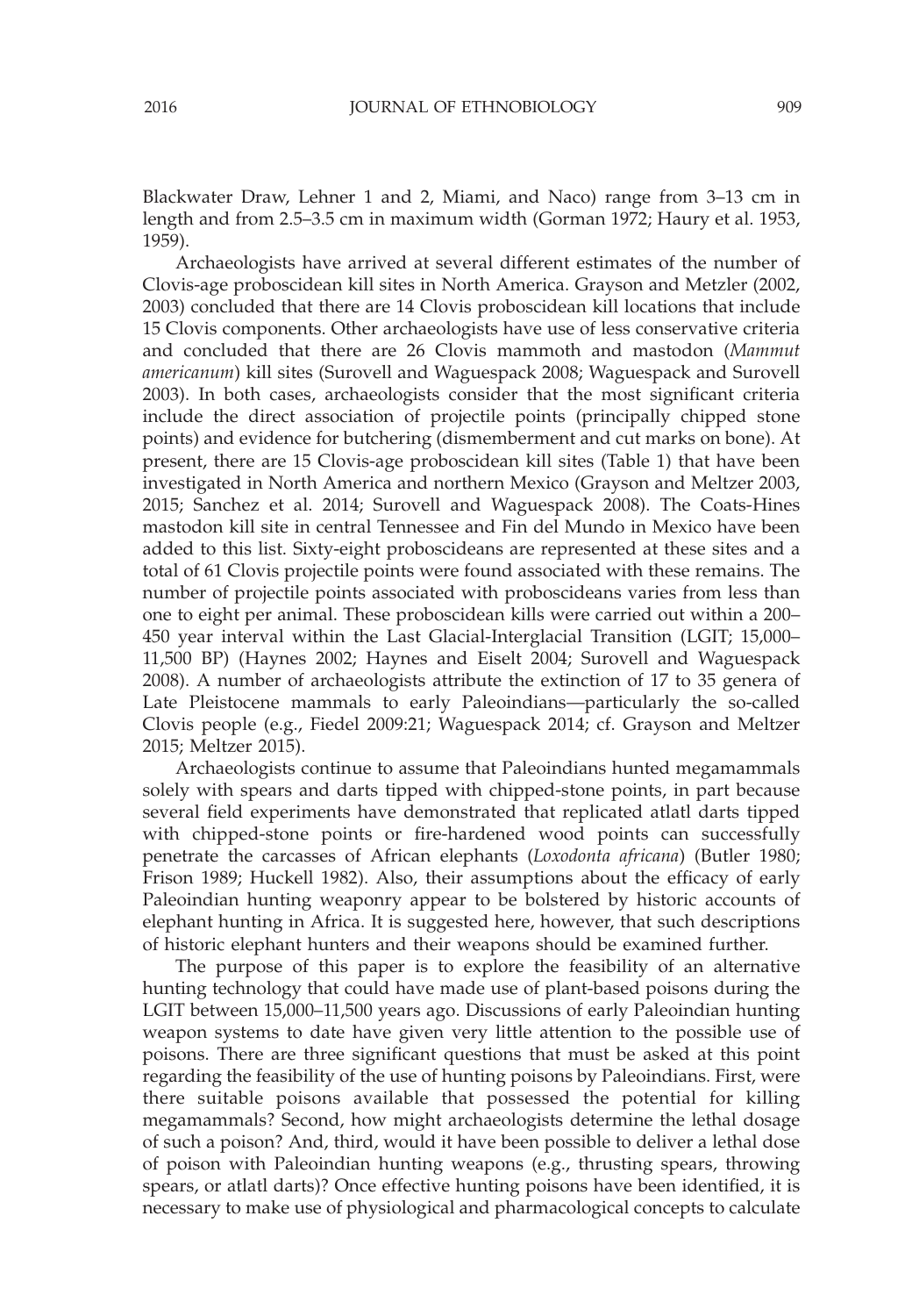| Table 1. Proboscidean kill sites   |                     | in North America.                                                           |                                                                                                   |                             |                                   |                                        |                                                   |
|------------------------------------|---------------------|-----------------------------------------------------------------------------|---------------------------------------------------------------------------------------------------|-----------------------------|-----------------------------------|----------------------------------------|---------------------------------------------------|
| Site                               | Location            | Proboscideans,<br>number <sup>a</sup>                                       | Clovis Points,<br>Number <sup>b</sup>                                                             | animal<br>Points<br>per     | Date (BP)                         | Date (cal BP)                          | Reference                                         |
| Blackwater Draw,<br>Locality No. 1 | New Mexico          | 8 (mammoth)                                                                 | 급                                                                                                 | 1.37                        | $10,590 + (-80)$                  | $12,627 + (-379)$                      | Meltzer and Holliday 2010                         |
| Coats-Hines                        | Tennessee           | 3 (mastodon)                                                                | scraper, bifacial knife<br>0 Debitage, gravers,                                                   | $\circ$                     | $12,050 + (-60)$<br>$12,030+/-40$ | $14,023 + / -204$<br>$14,054 + (-231)$ | Deter-Wolf et al. 2011<br>Brietburg et al. 1996;  |
| Colby                              | Wyoming<br>Northern | 7 (mammoth)                                                                 | 4                                                                                                 | 0.57                        | $10,870 + (-20)$                  | 12,870-12,841                          | Waters and Stafford 2007<br>Frison and Todd 1986; |
| Dent                               | Colorado            | 15 (mammoth)                                                                | S                                                                                                 |                             | $10,990 + (-25$                   | 12,933-12,888                          | Waters and Stafford 2007                          |
| Domebo                             | Oklahoma            | 15 (mammoth)                                                                | S                                                                                                 | 0.2                         | $10,960 + (-30)$                  | 12,917-12,873                          | Waters and Stafford 2007                          |
| Escapule                           | Arizona             | 1 (mammoth)                                                                 | $\sim$                                                                                            | 2.0                         |                                   |                                        | Hemmings and Haynes 1969                          |
| Fin del Mundo                      | Mexico              | 2 (gomphothere)                                                             | $4$ (in situ)                                                                                     | 2.0                         | $11,550+/-60$                     | 13,390+150/-119                        | Sanchez et al. 2014                               |
|                                    |                     |                                                                             | $3$ (not in situ)<br>$7$ (total)                                                                  | 2.86                        |                                   |                                        |                                                   |
| Kimmswick                          | Missouri<br>Eastern | 2 (mastodon)                                                                | S                                                                                                 |                             |                                   |                                        | Graham et al. 1981                                |
| Lange-Ferguson                     | South Dakota        | 2 (mammoth)                                                                 |                                                                                                   |                             | $11,080 + (-40)$                  | 123,046-12,942                         | Waters and Stafford 2007                          |
| Lehner No. 1                       | Arizona             | (mammoth)                                                                   |                                                                                                   | $\frac{1}{3}$ $\frac{5}{3}$ | $10,950 + (-40)$                  | 12,916-12,866                          | Waters and Stafford 2007                          |
|                                    |                     |                                                                             |                                                                                                   |                             |                                   |                                        |                                                   |
| Lehner No. 3<br>Lehner No. 2       |                     | (mammoth)<br>(mammoth)                                                      | 10 U W                                                                                            |                             |                                   |                                        |                                                   |
|                                    |                     | 1 (mammoth)                                                                 |                                                                                                   |                             |                                   |                                        |                                                   |
| Lubbock Lake?                      | Texas               | 3 (mammoth)                                                                 |                                                                                                   |                             | $11,100+/-70$                     | $13,012+/-122$                         | Meltzer and Holliday 2010                         |
| Manis                              | Washington          | (mastodon)                                                                  | (embedded in vertebra)<br>Bone projectile point?                                                  |                             | $11,960 + 7 - 17$                 | 763 cal ybp<br>13,860-13,              | Waters et al. 2011                                |
| Miami                              | Texas               | 5 (mammoth)                                                                 | 3                                                                                                 | 0.6                         | 11,400-10,800                     | 13,391-12,765                          | Holliday 1997                                     |
| Murray Springs                     | Arizona             | 2 (mammoth)                                                                 | 5                                                                                                 | $2.5$<br>8.0                | $10,885 + (-50)$                  | 12,887-12,838                          | Waters and Stafford 2007                          |
| Naco                               | Arizona             | 1 (mammoth)                                                                 | $\infty$                                                                                          |                             | $9250 \pm 300$                    | $10,491 \pm 445$                       | Haynes 2008                                       |
| Totals                             |                     |                                                                             | 5                                                                                                 |                             |                                   |                                        |                                                   |
|                                    |                     | <sup>b</sup> Number of projectile points from Saunders (1992:130, Table 1). | $^a$ Number of probosideans from Saunders (1992:130, Table 1) and Haynes (2002:94-95, Table 2.3). |                             |                                   |                                        |                                                   |

Table 1. Proboscidean kill sites in North America.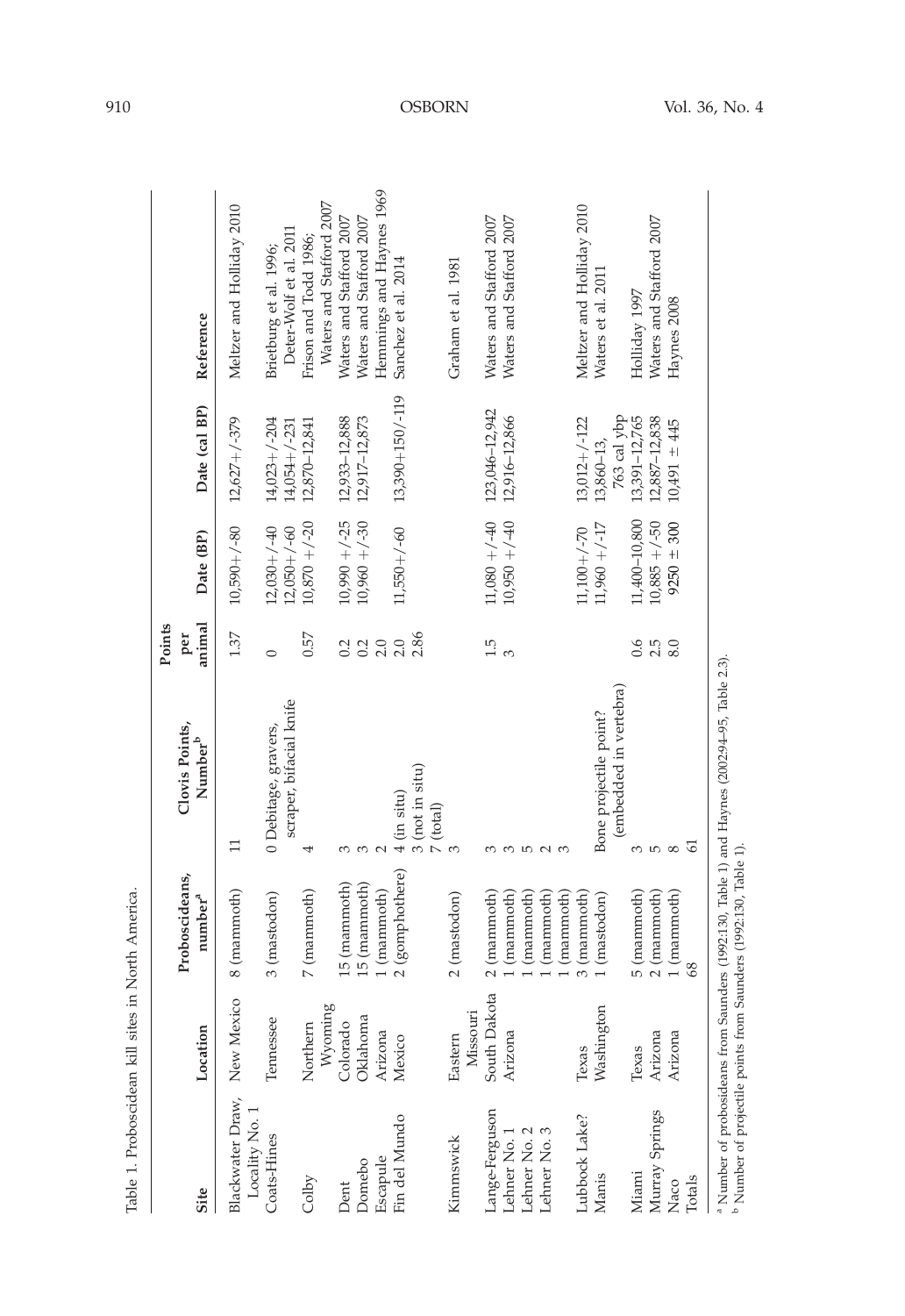the lethal dosages required to kill Columbian (Mammuthus columbi) and woolly mammoths (Mammuthus primigenius), American mastodons (Mammut americanum), and gomphotheres (*Cuvieronius* sp.). Initially, however, it is helpful to briefly review the ethnographic record regarding elephant hunting in Africa and the cross-cultural use of hunting poisons, which highlights how elephants have been hunted and the feasibility of poison use.

### Elephant Hunting in the Ethnographic Record

Historical accounts of elephant hunting by indigenous groups in Africa describe hunting tactics that employed thrusting spears, throwing spears, bow and arrows, and harpoon down-falls (Lagercrantz 1934; Macphail 1930). Poison hunting of elephants will be discussed in detail later. Bandala hunters in southern Sudan worked cooperatively to chase and hamstring bull elephants (Macphail 1930). Hunters dispatched bull elephants with thrusting spears once the hind legs had been disabled (Macphail 1930:281). Nuer hunters of Sudan attacked elephants with throwing spears (Howell 1945).

The Mbuti Pygmies of the Ituri Forest relied upon two primary tactics for killing elephants. First, the net hunters of the Epulu District of the Central Ituri used a spear with an attached cord as a harpoon. This device inflicted multiple injuries upon the elephant as it ran through the forest and the attached cord caught on trees and undergrowth (Schebesta 1941). Second, the Mbuti are wellknown for their daring and perilous methods for elephant hunting. Hunters would silently stalk elephants as they traveled through the dense forest. In such cases, the hunters may have covered themselves with elephant dung before they approached the animal. They would then crawl beneath the elephant and plunge a razor-sharp, 30–50 cm long iron spear point and a wooden shaft (ca. 75 cm long) deep into its stomach just behind the rib cage (Janmart 1952:146–147; Putnam 1948:331). The hunter then stood motionless in the nearby bush to avoid detection. According to such accounts, the wounded animal would flee and later succumb to peritonitis within two to three days (Putnam 1948:331). Pygmies also resorted to hamstringing elephants. Once they located the dead elephant, pygmy groups would establish a short-term camp near the carcass where they remained until all of the meat was consumed (Turnbull 1968:138).

It should be pointed out that historic elephant hunting employed thrusting and throwing spears, as well as knives and axes (for hamstringing elephants) made from iron (Carrington 1959; Laub 1992:106). The iron spear points were two and one-half to four times as long as most prehistoric Clovis chipped-stone points, exhibited broad blades with razor-sharp cutting edges, and did not fracture or break while in use. There is little comparison, therefore, between historic iron projectile points and those fashioned by Paleoindians. As Saunders (1992:129) states, ''In short, modern practices of elephant procurement are an impoverished analogy for an understanding of how a Pleistocene lifeway or phenomenon was enacted.'' Thus, poisons may have been critical for hunting large mammals with stone-tipped projectiles.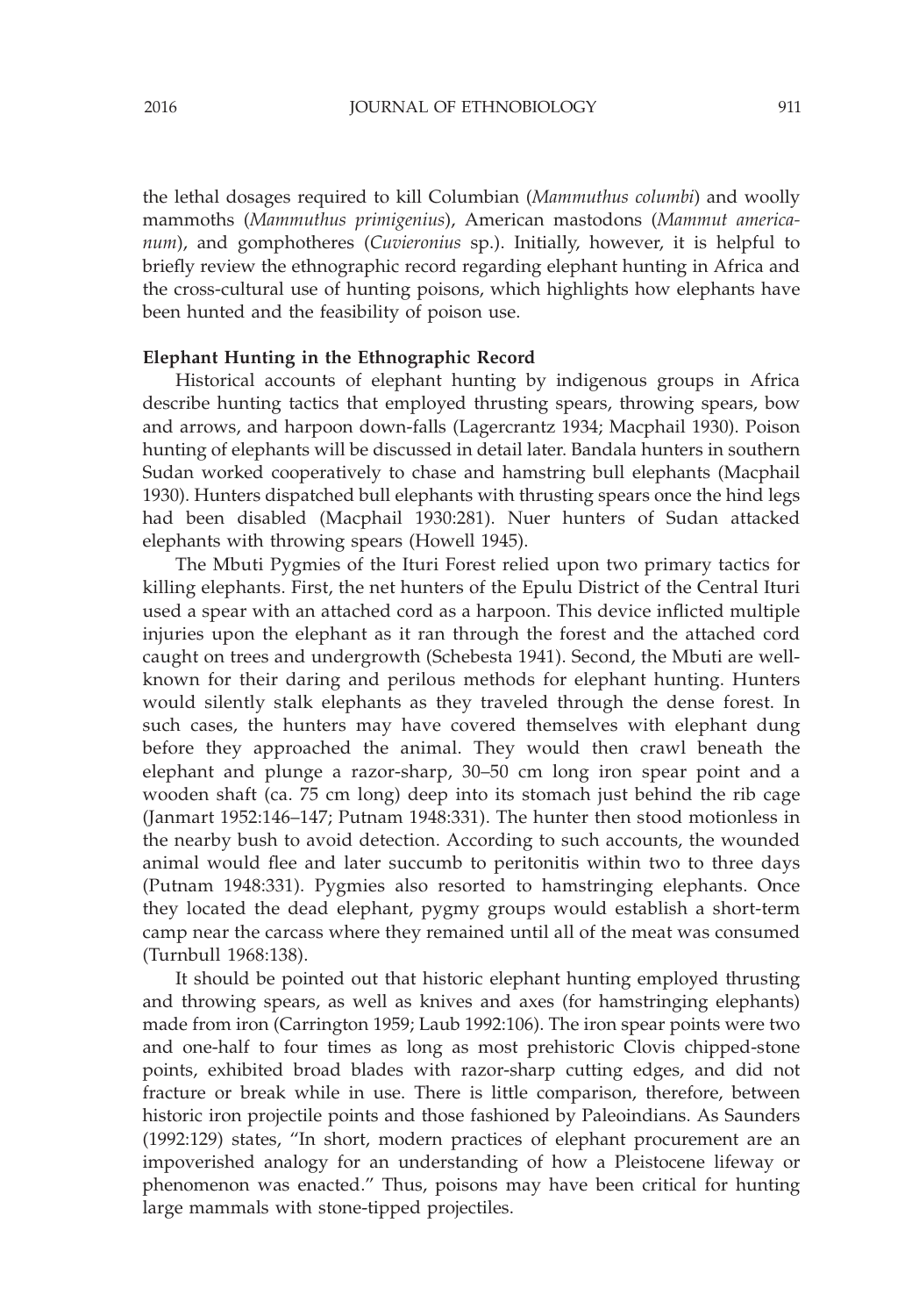### Poison Hunting and the Ethnographic Record

Hunting poisons have been utilized in Africa, India, Southeast Asia, China, Japan, Melanesia, and the Americas (Bisset 1966, 1976, 1979, 1981, 1992; Bisset and Woods 1966; Cheney 1926; Hoffman 1891; Jett 1970; Jones 2007; Lewin 1923; Mines 1908; Neuwinger 1996, 1998; Perrot and Vogt 1913; Rambo 1978; Schapera 1925; Schebesta 1941; Woodburn 1970). Hunting poisons were used at least as early as 24,000 years ago at Border Cave in South Africa (d'Errico et al. 2012). This poison was the protein, ricin, derived from castor beans (Rincinus communis) (d'Errico et al. 2012:13218; cf. Evans 2012). Old World hunting poisons are typically plant-based, fast-acting cardiotoxins. Most poisons are derived from phytotoxins including strychnine (Strychnos sp.), ouabain (Acokanthera sp.), proinflammatory diterpenes (Hippomane sp., Euphorbia sp., and Sapium sp.), and aconitine (Aconitum sp.).

Central and South America hunters (e.g., Choco, Cuna, Embera, and Naonama) applied batrachotoxin from the skin of tropical frogs (e.g., Phyllobates terribilis) to poison the tips of blowgun darts (Alto 2011; Patocka et al. 1999; Saporito et al. 2007). In tropical South America, poisons containing muscle relaxants like tubocurarine or curarine were used to hunt birds, monkeys, and sloths in the canopy, as well as peccaries on the forest floor (Bisset 1992). The San and G/wi Bushmen of the Kalahari Desert in present-day Botswana and Namibia were able to kill gemsbok (*Orynx* sp.) and hartebeest (*Alcelaphus* sp.) with short, unfletched arrows propelled by small, simple bows (Lee 1979; Silberbauer 1981). Bushmen arrows were tipped with small metal points and the foreshafts were coated with poison derived from the larvae of beetles (Diamphidia sp. and Blepharida sp.), the beetle Polyclada flexuosa, and a number of phytotoxins (Koch 1958; Shaw et al. 1963; Woollard 1986).

Heizer (1938, 1943) published several of the earliest anthropological studies of hunting poison used in northern temperate and subarctic environments to kill seals, sea lions, walruses, and whales. Such phytotoxins were derived from wolfsbane (Aconitum napellus), larkspur (A. delphinifolium), and A. maximum (Heizer 1943:443–445). The Ainu of Japan used arrows treated with the same poison(s) to hunt bear (Ursus arctos), Sika deer (Cervus nippon), and sea mammals (Irimoto 2002; Ishikawa 1962; von Siebold 1878).

Travelers' accounts and ethnographic studies from Africa and India have described various poisons used for hunting elephants (Frazer 1889; Frazer and Tillie 1899; Holman 1967; Parker and Amin 1983). Laidlaw (1909) described the use of spears by Bini (Edo) hunters in southern Nigeria to hunt elephants. The spears had barbed iron points coated with strophanthin poison. Frazer (1889) and Frazer and Tillie (1899) provided an early description of the Wakamba and Wanyika who hunted elephants in the Tsavo and Taita highlands of Kenya with bow and arrows. The Liangulu (Wasanya, Waliangulu, or Waata), who lived in the Tsavo highlands, also hunted elephants with extremely powerful long bows and metal-tipped poison arrows (Holman 1967; Parker and Amin 1983). The elephant hunting bows were made from heartwood staves more than five feet long (1.52 m) and had draw weights that ranged between 120–170 lbs (54.4–77.1 kg) (Parker and Amin 1983:34).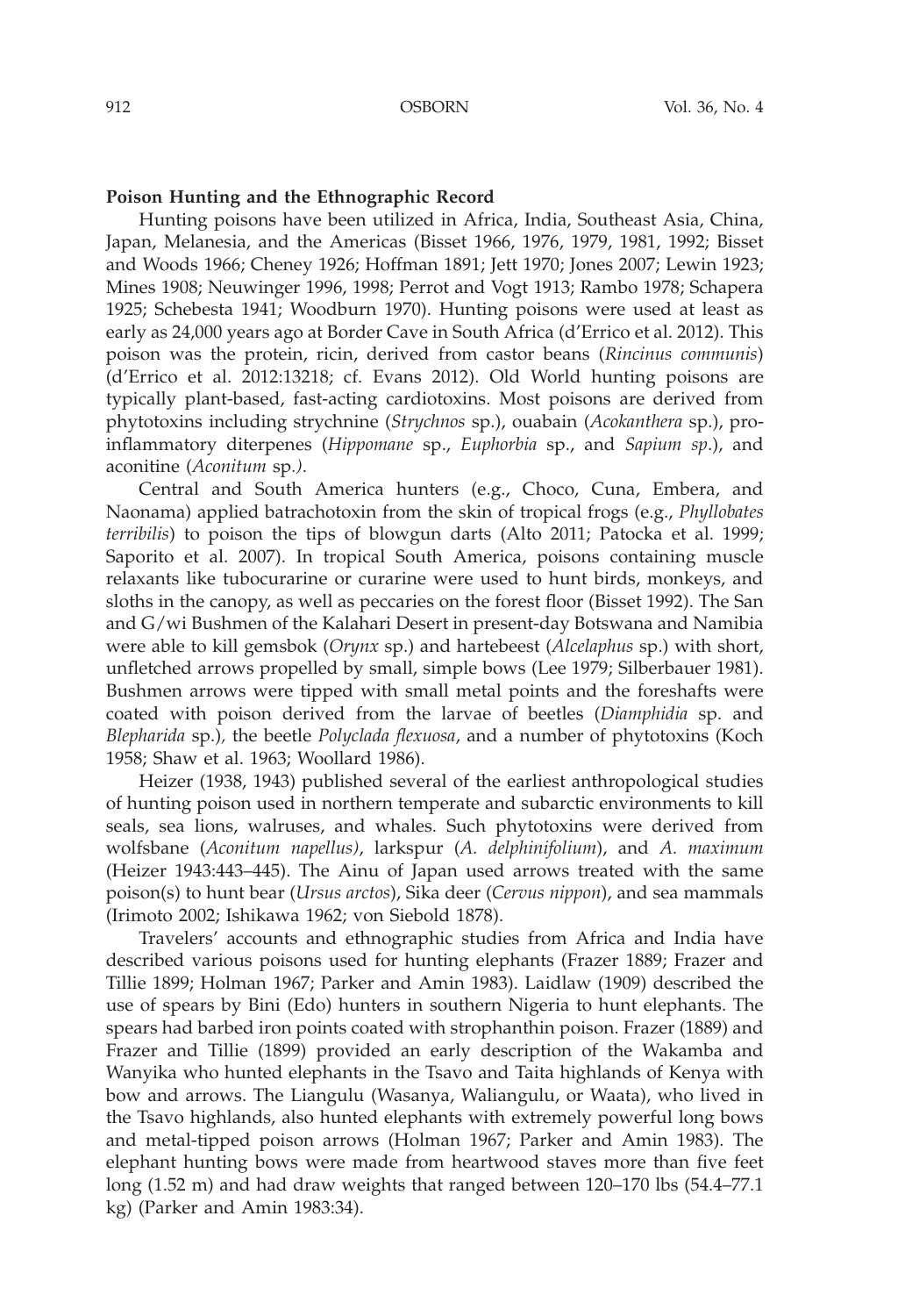The Liangulu boiled the bark, roots, and wood of the Acokanthera tree to form a thick, dark residue that contained ouabain, a cardiac glycoside (Neuwinger 1996:74–80; Parker and Amin 1983:36). They then applied 8 to 15 grams of this paste to the arrow foreshafts (Laidlaw 1909:354; Parker and Amin 1983:39). Such amounts were more than 70 times the lethal dosage for an elephant weighing 5,443 kg (12,000 lbs; Parker and Amin 1983:30). Neuwinger (1996:78) states that ''Acokanthera arrow poisons, kept in a dry place, will keep their effect for decades.'' Hunters then used their powerful bows and poisoned arrows to target the gut (small intestines) and also the base of the ear, not the heart and lungs, so that the poison spread via intraperitoneal and intravenous routes through the elephant's body (Holman 1967:40). Holman (1967:87) states, ''Well shot with good poison, an elephant might collapse after running two hundred yards....'' Larger prey like eland (Taurotragus oryx; 837 kg), gemsbock (Oryx gazelle; 145 kg) and elephant (10,000 kg) died more quickly than smaller animals like zebra (Equus zebra; 234 kg) and warthog (Phachochoerus aethiopicus; 28 kg).

### Aconitine—A Possible Paleoindian Hunting Poison

Few archaeologists and anthropologists have mentioned the use of poisons for hunting by Paleoindians in the Americas (cf. Haury et al. 1959; Haynes 2002; Jones 2007; Wedel 1986). Interestingly, Haury et al. (1959:29) briefly mentioned the possible use of hunting poisons in their description of the Clovis-age Lehner mammoth kill site in southeastern Arizona. Wedel (1986:59) suggested that the earliest Americans may have made use of poisons like water hemlock (*Cicuta* sp.), prairie larkspur (Delphinium sp.), monkshood (Aconitum sp.), nightshade (Solanum sp.), and pokeberry (Phytolacca sp.) to enhance the effectiveness of thrown darts or spears used to debilitate or kill megafauna. North American archaeologists have not seriously considered hunting poisons perhaps because they associate their use with tropical and sub-tropical environments found in Africa, India, Asia, as well as Central and South America.

The plant poisons used by the Wakamba and the Liangulu in the highlands of southern Kenya to kill elephants were not available to Paleoindian populations in North America. Aconite poison, however, was available throughout North America as well as Asia and Europe (Bisset 1976; Heizer 1938, 1943). In fact, aconite derived from various species of Aconitum was used extensively by many indigenous groups as a hunting poison throughout northwestern India, Tibet, Burma, China, Eastern Russia, Sakhalin, Japan, Siberia, the Aleutians Islands, southwestern Alaska, and Kodiak Island (Bisset 1976; Heizer 1938, 1943). Consequently, aconite is a good candidate for a hunting poison possibly used by hunters in Asia during the Late Glacial Period and later in North America during the LGIT.

In North America, Brink (1982:14) states that Aconitum is distributed throughout circumboreal arctic and alpine environments and in high altitude mesic habitats of mountain ranges that stretch from British Columbia to Mexico. In western North America (Brink 1982:21), Aconitum species are confined to isolated mountain ranges or moisture islands between 1,219–3,659 m (4,000– 12,000 ft) above mean sea level. Brink (1982:21) states, ''During glacial periods the climate of this area was probably more suitable than it is now for arctic and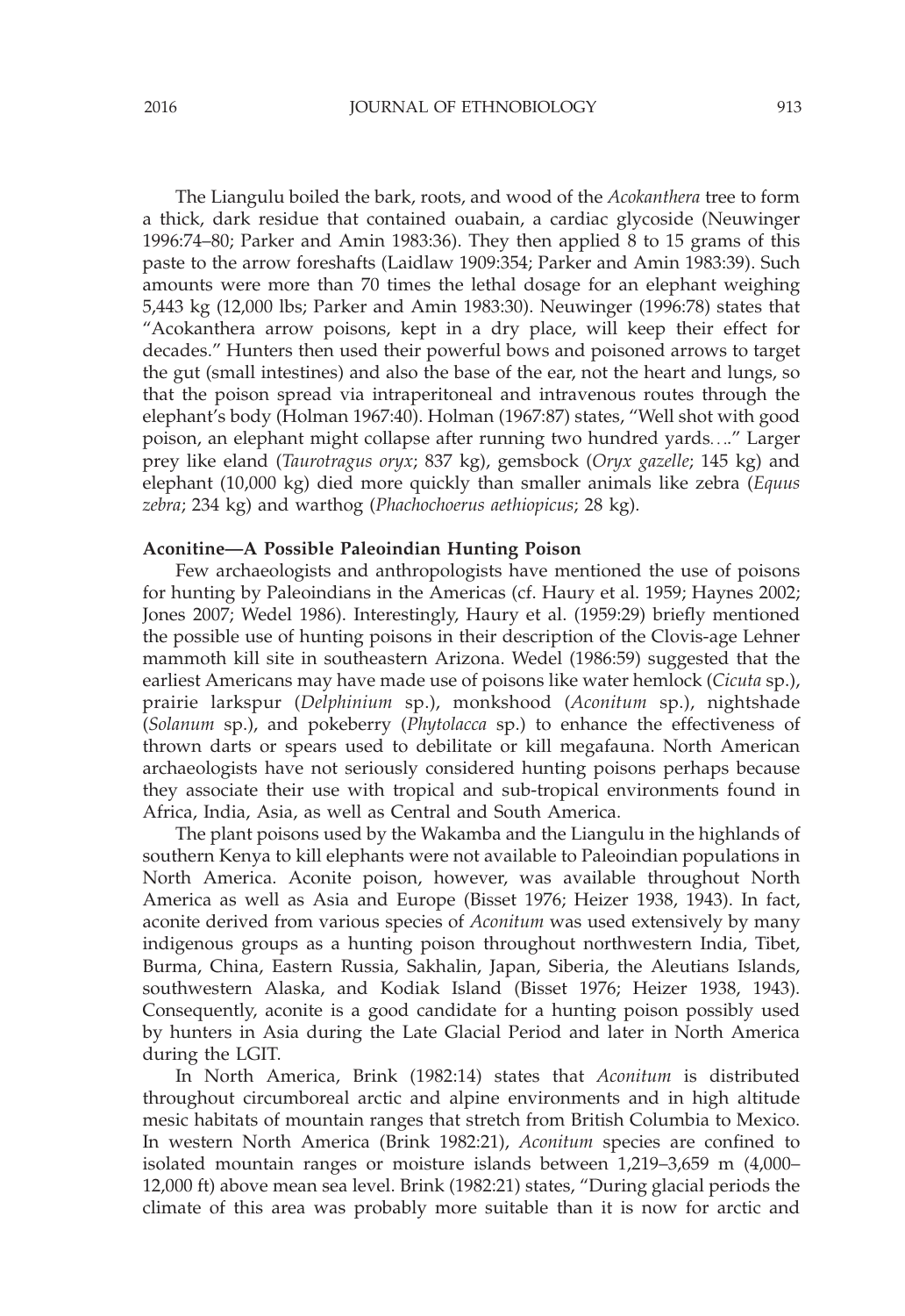alpine plants and Aconitum probably enjoyed a wider distribution at low elevations.''

Aconite and its constituent alkaloids are among the most thoroughly investigated poisons, as well as pharmaceuticals, in the world (e.g., Allen 1929; Cash and Dunstan 1903; Fatovich 1992; Fujita et al. 2007; Ishikawa 1962; Munch 1938; Murayama et al. 1991; Puri 1974; Srivastava 2010; Swanson 1938). Aconite poison is derived from Aconitum species that contain highly toxic alkaloids including hypaconitine, masaconitine, jesaconitine, and aconitine (Bisset 1976, 1979, 1981; Husa 1938; Stern 1954). Aconitine is the most significant toxic alkaloid in aconite poison and it acts as both a neurotoxin and a cardiotoxin (Bisset 1981:296; Mosto and de Landoni 1990). One gram of fresh Aconitum root contains 2 to 20 mg aconite (Mofenson and Caraccio 2001). Unlike many African hunting poisons, poisons made from Aconitum do not have to be boiled. Once suitable plants were found, the preparation of poisons did not require a great deal of time or complex technology (Bisset 1976, 1979). The Chinese crushed Aconitum roots and allowed the extracted juice to evaporate from bowls for seven days to form a crystalline alkaloid (probably aconitine) that looked like brown sugar. The Ainu combined aconite with toxic marsh marigold (Caltha palustris) and mugwort (Artemesia sp.) to produce surku, a very toxic arrow poison that could be stored for five months (Bisset 1976:90–91; Heizer 1938:361).

Aconite was applied to arrow foreshafts, as well as the projectile points themselves. The Ainu of Japan used arrows with bamboo points dipped in aconite (wolfsbane) and coated with pine resin (Irimoto 2002; Von Siebold 1878; Watanabe 1972:31, 37). The Hokkaido and Sakhalin Ainu placed thick aconite paste along the concave side of a bamboo point and then sealed it with pine resin (Bisset 1976:94). After the paste was applied, they dipped the arrow points in pine gum (Bisset 1976:98). Arrow foreshafts were also wrapped with five centimeters of cotton thread, soaked in aconite, and coated with carbon black produced by smudge fires fueled with straw (Bisset 1979:337).

### Calculating Lethal Dosages for Extant Mammals

Early research has determined the toxicological properties of the constituent alkaloids of aconite through use of laboratory mice, rats, guinea pigs, rabbits, cats, dogs, and horses (e.g., Cash and Dunstan 1903; Mosto and de Landoni 1990; Munch 1938). Heizer (1943) used data from these early laboratory investigations in his study of aconite hunting poison. Using a simple proportionality based upon lethal dosage and body weight, he calculated an average lethal subcutaneous dosage  $(LD_{50})$  of aconite equal to 0.13 mg/kg live body weight for mammals (Heizer 1943:440). Heizer (1943) then utilized this average lethal dosage to calculate lethal dosages for marine mammals including seals, walruses, sea lions, and whales.

Heizer's (1938, 1943) calculations are incorrect because they do not consider the interrelationships between animal body size, basal metabolic rate, and detoxification capabilities (Norris 1998; Schmidt-Nielsen 1984). His calculation does not take into consideration toxicokinetics and toxicodynamics that examine how the body processes toxins as well as how toxins affect the body, respectively (Tozer and Rowland 2007; Travis et al. 1990:285). Chemicals introduced into the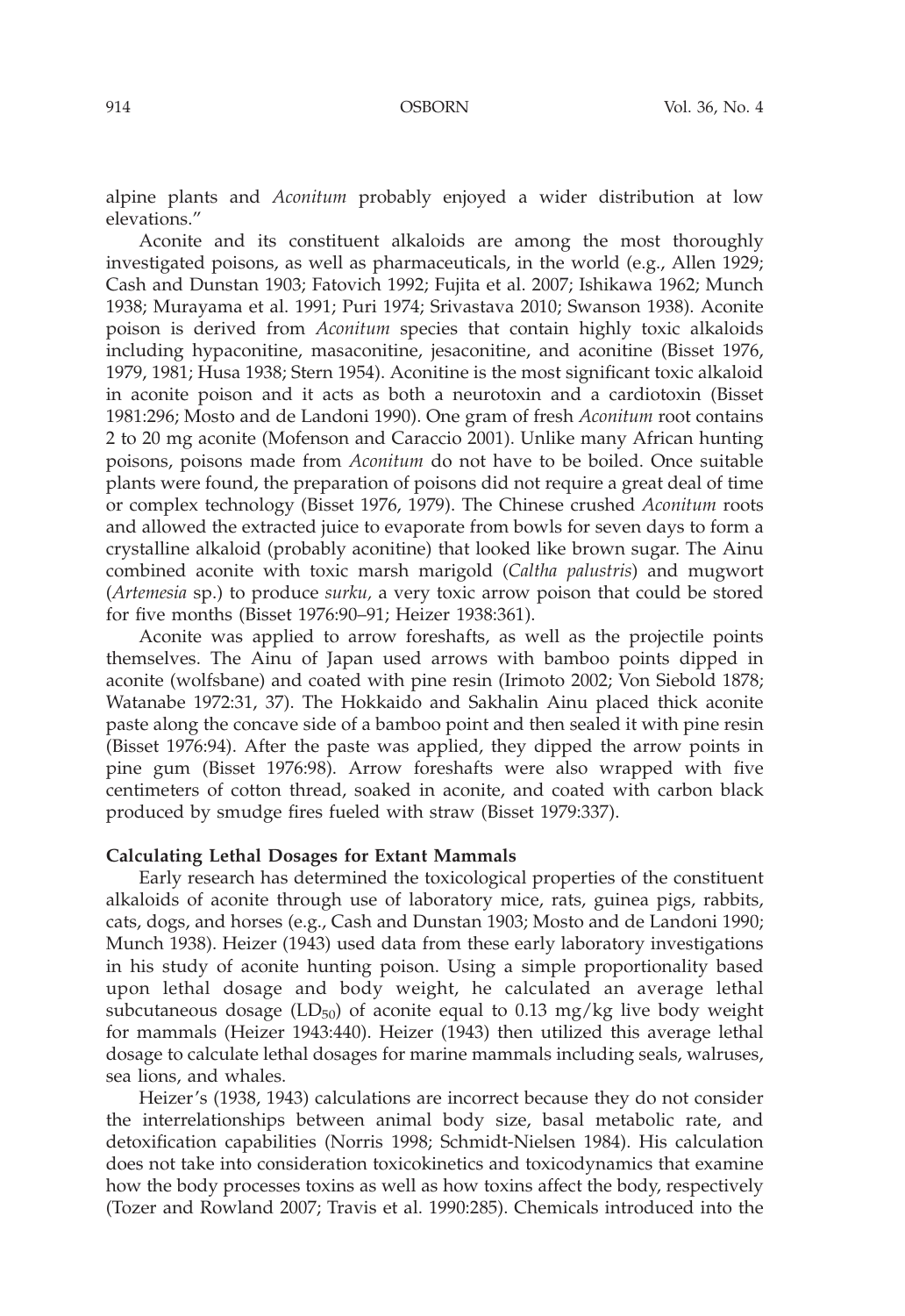| Animal/Prey                               | Live<br>weight <sup>a</sup><br>(g) | $BMR^b$<br>(m <sub>l</sub> )<br>O <sub>2</sub> /h | <b>BMR</b><br>$(ml \Omega_2)$<br>$g/h$ ) | MMR <sup>c</sup><br>(ml<br>O <sub>2</sub> /h | <b>MMR</b><br>(ml O <sub>2</sub> /<br>$g/h$ ) | Lethal<br>dosage <sup>d</sup><br>$(mg/kg$ live<br>body wt.) | Total lethal<br>dosage<br>Aconitine<br>(mg) |
|-------------------------------------------|------------------------------------|---------------------------------------------------|------------------------------------------|----------------------------------------------|-----------------------------------------------|-------------------------------------------------------------|---------------------------------------------|
| Mouse ( <i>Peromyscus sp.</i> )           | 20                                 | 31.07                                             | 1.55                                     | 221.49                                       | 11.07                                         | 0.500                                                       | 0.010                                       |
| Rat (Rattus norvegicus)                   | 200                                | 150.79                                            | 0.75                                     | 989.36                                       | 4.95                                          | 0.175                                                       | 0.035                                       |
| Guinea pig (Cavia porcellus) <sup>e</sup> | 400                                | 242.60                                            | 0.61                                     | 1,552.48                                     | 3.88                                          | 0.091                                                       | 0.037                                       |
| Rabbit (Syvilagus sp.)                    | 2,000                              | 731.79                                            | 0.37                                     | 4,419.33                                     | 2.21                                          | 0.115                                                       | 0.230                                       |
| Cat (Felis silvestrus catus)              | 5.116                              | 1,402.97                                          | 0.27                                     | 8,188.09                                     | 1.60                                          | 0.100                                                       | 0.512                                       |
| Dog (Canis familiaris) <sup>t</sup>       | 19,500                             | 3.490.17                                          | 0.18                                     | 19,418.23                                    | 1.00                                          | 0.070                                                       | 1.365                                       |
| Human (Homo sapien sapien)                | 60,000                             | 7,545.64                                          | 0.13                                     | 40,316.74                                    | 0.67                                          | 0.075                                                       | 4.500                                       |
| Horse ( <i>Equus</i> sp.)                 | 200.000                            | 17.234.14                                         | 0.09                                     | 88.177.25                                    | 0.44                                          | 0.030                                                       | 6.000                                       |

Table 2. Estimated live body weights, basal metabolic rates, maximum metabolic rates and minimum lethal dosages of aconitine for experimental animals.

<sup>a</sup> Live weight derived from Eisenberg (1981:Appendix 2).

 $<sup>b</sup>$  BMR = 3.98 $M^{0.686}$  , where M is live body mass in grams (White and Seymour 2005:1615, Figure 4).</sup>

 $\rm c$  MMR = 31.6M $\rm ^{0.65}$  , where M is live body mass in grams (White and Seymour 2005:1617, Figure 6b).

<sup>d</sup> Minimum lethal dosage (M.L.D.). Taken from Munch (1938:218, Table A).

<sup>e</sup> Weights for experimental guinea pigs discussed in Munch (1938) ranged between 300–500 grams.

<sup>f</sup> Live body weight (mass) is based upon average weight for coyote (11,000 g) and wolf (28,000 g).

body are generally metabolized at different rates as a function of live body weight or mass. For mammals, then, basal metabolic rate is, in general, inversely related to body size (Kleiber 1932; McNab 1988; White and Seymour 2003, 2005). Resting or basal metabolic rate for mammals can be calculated using the equations provided by White and Seymour (2005:1615, 1617). Average live body weights were based upon data provided by Eisenberg (1981:464–471, Appendix 2). The equation for calculating basal metabolic rate of mammals is:  $(BMR) = 3.98$  $(M_h)$  0.686+/-0.014 ; where BMR is expressed as milliliters of oxygen per hour (ml  $O_2/h$ ) and body mass  $M_b$  is measured in grams (g). If mammals are cold stressed, as might be expected for mammoths during severe winters, the maximum metabolic rate (MMR) can be calculated using the following equation:  $MMR_c =$  $31.6M_b^{0.65+/0.05}$ .

Data derived from the previous investigations of aconitine toxicity by Cash and Dunstan (1903) and Munch (1938) were used to calculate the relationship(s) between lethal dosages of aconitine and metabolic rates of select prey animals. In some cases, Cash and Dunstan (1903) provided live body weights and corresponding lethal dosages for aconite and aconitine. Both BMR and MMR are expressed as milliliters of oxygen used per hour (ml  $O_2/h$ ), as well as milliliters of oxygen utilized per unit live body weight in grams (ml  $O_2/g/h$ ) were calculated for the laboratory animals using the equations provided by White and Seymour (2005) (see Table 2). In turn, two measures of lethal dosage (mg/kg live body weight) and total lethal dosage (mg/total live weight) were also calculated based on the laboratory data (Table 2). The relationship ( $y =$  $-0.000412 + 0.294x$ ) between lethal dosage (y in mg/kg live body weight) and basal metabolic rate (BMR) is shown in Figure 1. The relationship ( $y = 19.6x^{-2.46}$ ) between total lethal dosage (mg) and basal metabolic rate (BMR) for the experimental animals is presented in Figure 2.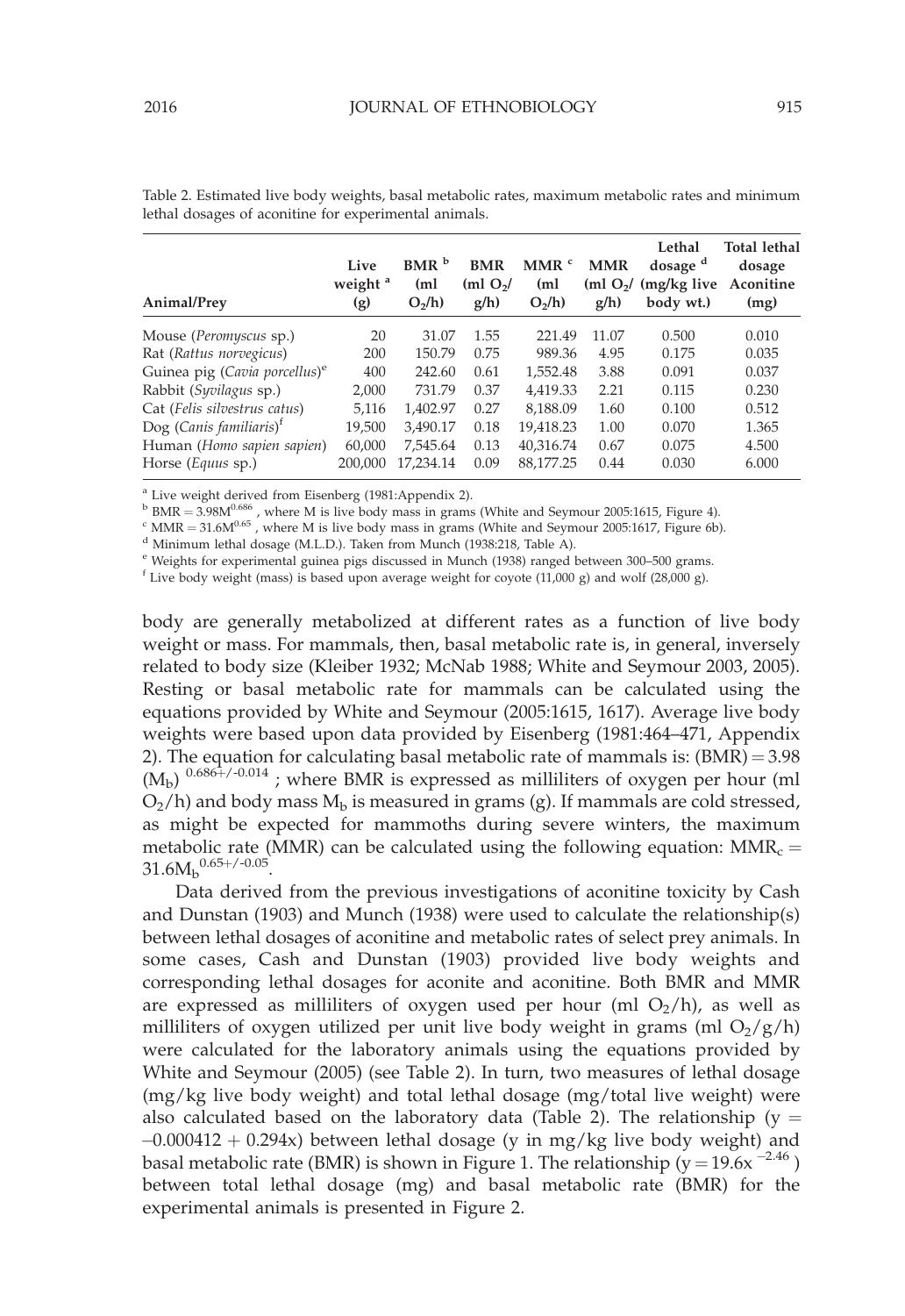

Figure 1. Relationship between basal metabolic rate (BMR) and lethal dosage (mg/kg) of aconitine for experimental animals.

### Calculating Lethal Dosages for Proboscideans

In order to determine the lethal dosages of poison required to kill now extinct proboscideans, it is necessary to determine resting or basal metabolic rates. Estimates of live body weights for mammoths, mastodons, gomphotheres, and other possible LGIT prey are based upon a number of sources (Christiansen 2004; Klein 1969:222; Lister and Bahn 1994:22–23; MacDonald 1984:418–423, Table 18.4;



Figure 2. Relationship between basal metabolic rate (BMR) and total lethal dosage (mg) of aconitine for experimental animals.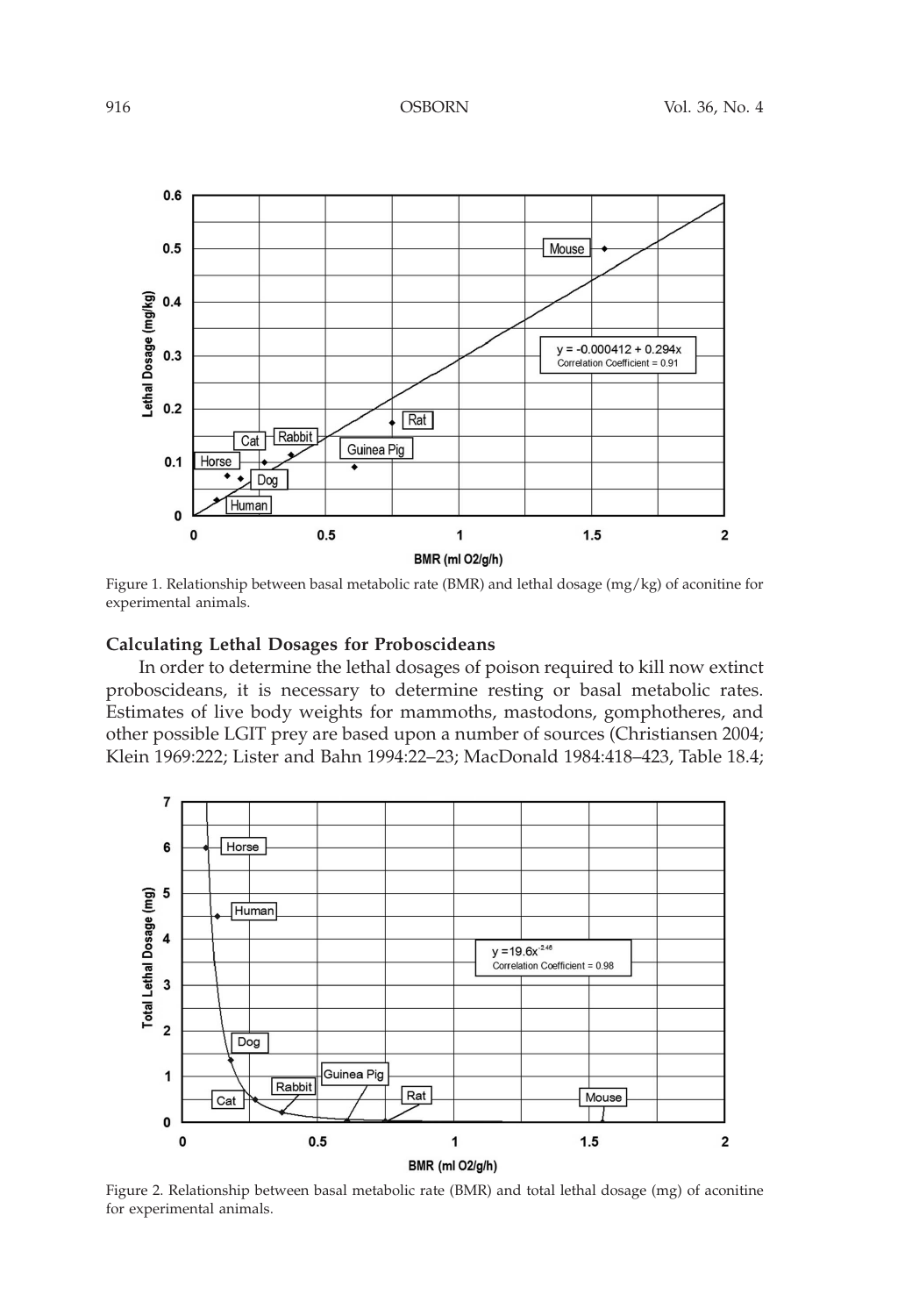Shipman 1992:79–87, Tables 1–3). Morphological characteristics of extinct proboscideans are important to consider when thinking about hunting tactics and weaponry. Columbian mammoths stood ca. 3.2–3.5 m high at the shoulders, whereas woolly mammoth and mastodon exhibited shoulder heights of 3–3.5 m and 2.75–3 m, respectively (Christiansen 2004). Shipman (1992:79–81) demonstrates that estimated live weights for mammoth vary considerably based upon allometric calculations using humerus length versus least midshaft circumference because their short, stocky bodies probably reflect their adaptations to very cold winters (Shipman 1992:84–85).

I calculated the BMR and MMR for these animals (Table 3) using equations provided by White and Seymour (2005:1615,1617). Estimated basal metabolic rates were used to calculate lethal dosages  $(mg/g$  live body wt) and total lethal dosages (mg/live body wt) (Table 3; Figures 3 and 4) for both extant and extinct proboscideans as well as bison (Bison sp.) and horse (Equus sp.). Lethal dosages of aconitine were then calculated for extant African and Indian elephants (Elephas maximus indicus), as well as Columbian mammoth (Mammuthus columbi), woolly mammoth (Mammuthus primigenius), American mastodon (Mammut americanum), and gomphothere (Cuvieronius) using the regression equations based upon data from previous animal experiments. Estimated total lethal dosages required to kill proboscideans both modern and extinct, range from ca. 52 mg to 149 mg aconitine. An adult female Indian elephant and the American mastodon weighing 2,500 kg would require an equivalent lethal dosage of 81 mg aconitine (Table 3). A woolly mammoth weighing 5,000 kg would require 88 mg of aconitine if its metabolic rate was near the resting or basal level during the warm season. In this case, one might visualize an 88 mg total lethal dose of hunting poison as equivalent to 293 grains of salt or sodium chloride (ca. 0.3mg/grain). Using Heizer's subcutaneous lethal dosage of aconite (0.13 mg/kg live body weight), the lethal dosage for a 5,000 kg mammoth would equal 650 mg, which is more than seven times the lethal dosage based upon Heizer's approach. The lethal dosage of aconitine necessary for an adult Columbian mammoth weighing 10,000 kg would equal ca. 149 mg. Other prey animals such as adult Pleistocene horses (Equus sp.; female and male) could be dispatched with 10–11 mg of aconitine and adult bison (female and male) would require lethal dosages of 14 mg and 26 mg, respectively.

It is interesting to note that lethal dosages of hunting poisons may vary seasonally as a function of air temperature. Severe winter climatic conditions during the LGIT would have affected mammalian metabolism. Cold-induced maximum metabolic rate (MMR<sub>c</sub>) can be calculated using the equation:  $MMR_c =$  $31.6M_b$ <sup>0.65+/-0.05</sup>, where  $M_b$  equals body mass in grams (see White and Seymour  $2005:1617$ ; Figure 6b). The MMR<sub>c</sub> for the adult woolly mammoth is more than 4.5 times its basal metabolic rate (BMR). Consequently, elevated metabolic rates as a function of cold stress would have necessitated higher lethal dosages of aconitine (474 mg) when mammoths were hunted during the winter. In this case, a lethal dosage of 474 mg might be visualized as equivalent to 1,520 grains of salt or sodium chloride. One might expect, then, to observe lethal dosages of hunting poison to vary in environments characterized by marked seasonal fluctuations in air temperature as well as wind chill factors.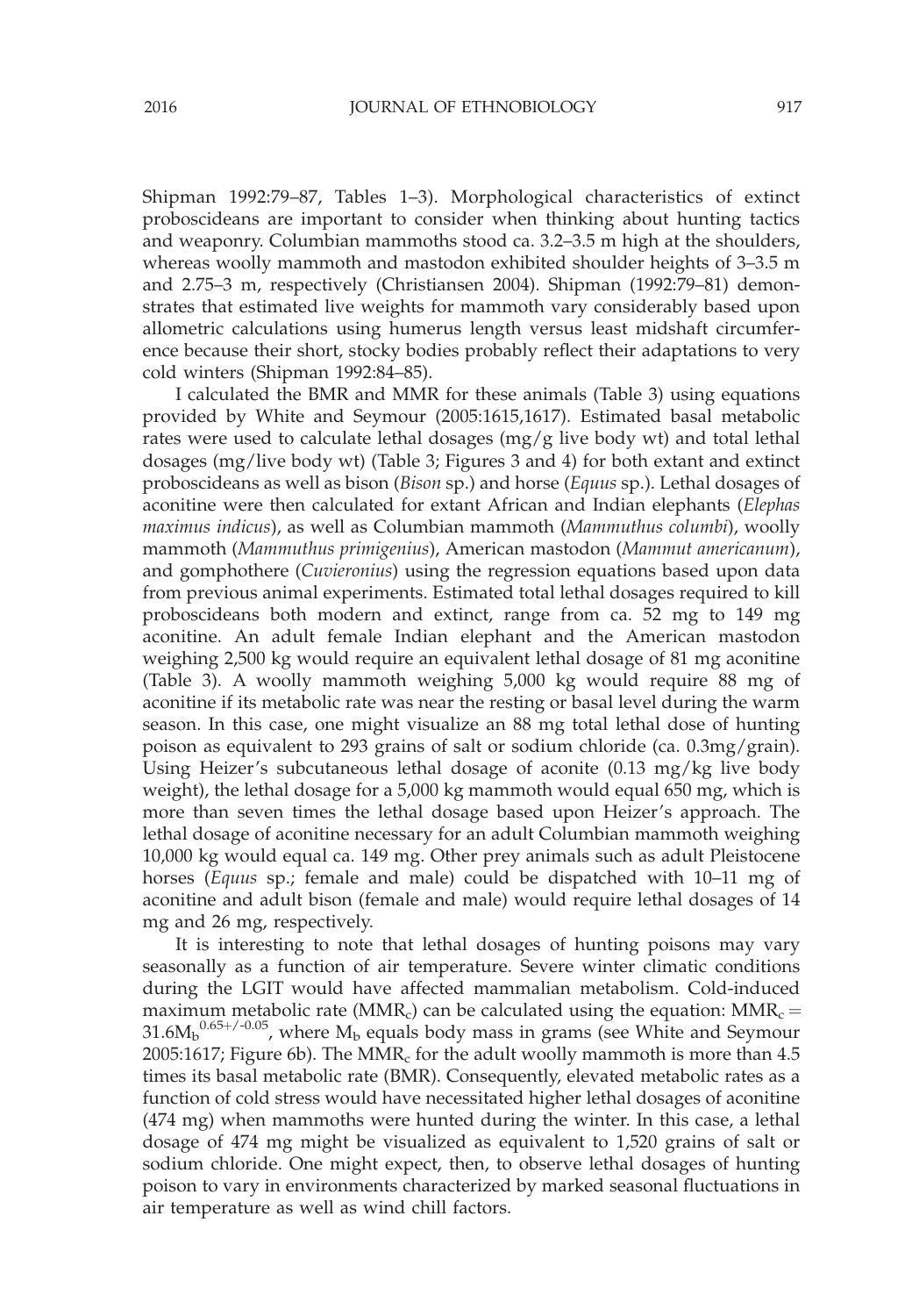| Animal/Prey                                                                                                                                                            | Weight <sup>a</sup> (kg) (ml O <sub>2</sub> /h) (ml O <sub>2</sub> /g/h) (ml O <sub>2</sub> /h) (ml O <sub>2</sub> /g/h)<br>Live | $BMR^b$ | <b>BMIR</b> | MMIR <sup>c</sup> | <b>MMR</b> | Lethal dosage <sup>d</sup><br>(mg/kg) | dosage <sup>e</sup> (mg)<br>Total lethal |
|------------------------------------------------------------------------------------------------------------------------------------------------------------------------|----------------------------------------------------------------------------------------------------------------------------------|---------|-------------|-------------------|------------|---------------------------------------|------------------------------------------|
| Extant:                                                                                                                                                                |                                                                                                                                  |         |             |                   |            |                                       |                                          |
| African elephant, adult male (Loxodonta africana)                                                                                                                      | 4,500                                                                                                                            | 145,877 | 0.03241711  | 667,229.46        | 0.14827321 | 0.01803                               | 81.14                                    |
| African elephant, adult female (Loxodonta africana)                                                                                                                    | 2,800                                                                                                                            | 105,350 | 0.3762491   | 490,162.18        | 0.17505792 | 0.02019                               | 56.54                                    |
| (Elephas maximus indicus)<br>Indian elephant, adult male                                                                                                               | 3,650                                                                                                                            | 126,362 | 0.03461968  | 582,341.10        | 0.15954548 | 0.01996                               | 72.86                                    |
| Indian elephant, adult female (Elephas maximus indicus)                                                                                                                | 2,500                                                                                                                            | 97,470  | 0.03898790  | 455,352.88        | 0.18214115 | 0.02074                               | 51.87                                    |
| Extinct:                                                                                                                                                               |                                                                                                                                  |         |             |                   |            |                                       |                                          |
| Columbian mammoth (Mammuthus columbi)                                                                                                                                  | 0,000                                                                                                                            | 252,280 | 0.02527801  | 1,121,210.30      | 0.11212103 | 0.01490                               | 149.01                                   |
| Gomphothere (Cuvieronius sp.)                                                                                                                                          | 7,580                                                                                                                            | 208,610 | 0.02752117  | 935,423.00        | 0.12358653 | 0.01530                               | 15.95                                    |
| Woolly mammoth (Mammuthus primigenius)                                                                                                                                 | 5,000                                                                                                                            | 156,811 | 0.03136220  | 714,525.26        | 0.14290505 | 0.01758                               | 87.91                                    |
| American mastodon (Mammut americanum)                                                                                                                                  | 4,500                                                                                                                            | 145,877 | 0.03241711  | 667,229.46        | 0.14827321 | 0.01803                               | 81.14                                    |
| Extinct bison, adult male (Bison sp.)                                                                                                                                  | 1,020                                                                                                                            | 52,697  | 0.05166335  | 254,259.50        | 0.24927402 | 0.02570                               |                                          |
| Extinct bison, adult female (Bison sp.)                                                                                                                                | 454                                                                                                                              | 30,243  | 0.06661432  | 150,235.78        | 0.33091823 | 0.3118                                | 26.21<br>14.15                           |
| Horse, adult male (Equus sp.)                                                                                                                                          | $\overline{300}$                                                                                                                 | 22,761  | 1.07586947  | 14,766.70         | 0.38255567 | 1.03442                               | 10.32                                    |
| Horse, adult female (Equus sp.)                                                                                                                                        | 230                                                                                                                              | 18,968  | 0.08247087  | 96,562.87         | 0.41983843 | 0.03667                               | 1.00                                     |
| Note: Estimated live body weights for extinct megafauna (woolly mammoth, Columbian mamoth, American mastodon, Pleistocene horse, and bison) were taken from Lister and |                                                                                                                                  |         |             |                   |            |                                       |                                          |

Table 3. Calculated metabolic rates and lethal aconitine dosages for proboscideans and select late glacial mammals. Table 3. Calculated metabolic rates and lethal aconitine dosages for proboscideans and select late glacial mammals.

Note: Estimated live body weights for extinct megafauna (woolly mammoth, Columbian mammoth, American mastodon, Pleistocene horse, and bison) were taken from Lister and Bahn (1994:22–23), MacDonald (1984:418–423, Table 18.4), and Shipman (1992:79–87, Tables 1–3). Gomphothere live weight (Hansen and Galetti 2009:42). Note: Estimated live body weights for extinct megafauna (woolly mammoth, Columbian mammoth, American mastodon, Pleistocene horse, and pisour, we<br>Bahn (1994:22-23), MacDonald (1984:418-423, Table 18.4), and Shipman (1992:79 Live weight derived from Eisenberg (1981:Appendix 2).

 $b$  BMR  $=$  $=$  3.98M<sup>0.686</sup>, where M is live body mass in grams (White and Seymour 2005:1615, Figure 4).

 $\epsilon$  MMR  $=$  $=$  31.6M<sup>0.65</sup>, where M is live body mass in grams (White and Seymour 2005:1617, Figure 6b).

ত এ Minimum lethal dosage. Taken from Munch (1938:218, Table A). Based upon Basal Metabolic Rate (BMR.).

Total lethal dosage. Based upon Maximum Basal Metabolic Rate (MMR).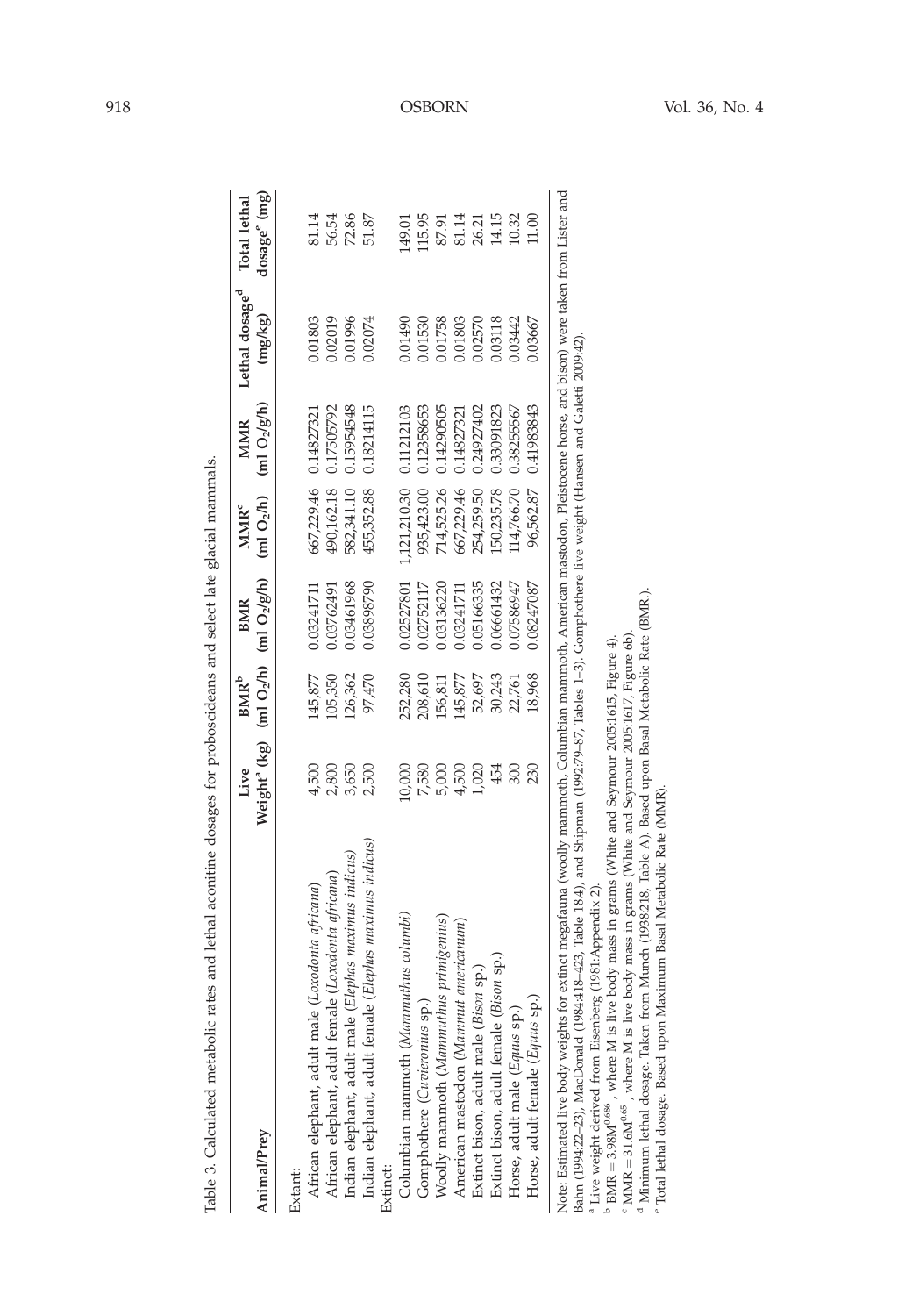

Figure 3. Relationship between basal metabolic rate (BMR) and lethal dosage (mg/kg) of aconitine for experimental animals, extinct and extant proboscideans, and select extinct mammals.



Figure 4. Relationship between basal metabolic rate (BMR) and total lethal dosage (mg) of aconitine for experimental animals, extinct and extant proboscideans, and select extinct mammals.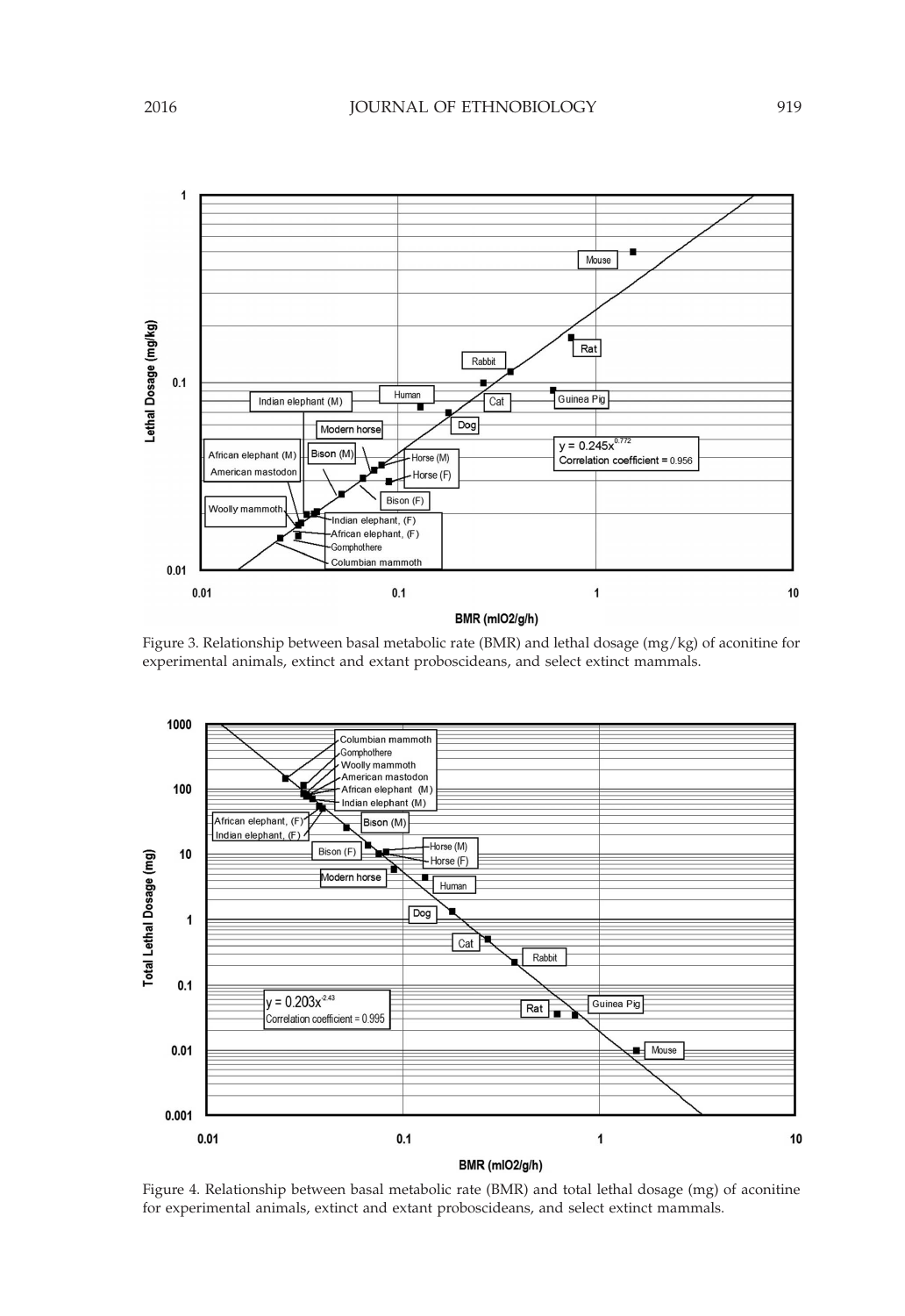### **Discussion**

Archaeologists have generally assumed that Early Paleoindian hunters directly confronted and killed megamammals using stone-tipped darts and spears. Death, in such cases, is presumed to have resulted from massive blood loss<sup>1</sup>. As mentioned, archaeologists have demonstrated in a series of field experiments that atlatl darts with fire-hardened tips or chipped stone points can penetrate the hides and flesh of modern elephant carcasses (Butler 1980; Frison 1989; Huckell 1982). Early Paleoindian weaponry including fluted chipped stone projectile points and foreshaft assemblies would have been sufficient to have introduced lethal doses of phytotoxins such as aconitine. Possible configurations of Paleoindian hunting weapons and possible applications of poison are provided in Figure 5. The chipped stone points (i.e., Clovis, Cumberland, and Folsom) exhibit channels or flutes on both faces that facilitated the insertion of freshly sharpened tips into a slotted foreshaft. Additionally, hunting poison could be applied to the concavities in the point as well as to the foreshaft. Ethnographic accounts for the Waata elephant hunters of Kenya and others suggest that most of the poison, in fact, would have been applied to the foreshafts of complex weapons.

Bifacial, chipped stone weapon points have been found in direct association with proboscidean remains but archaeologists have yet to discover these projectile points actually embedded in bones<sup>2</sup>. On the other hand, there are sites that contain megafauna remains and chipped stone points that exhibit impact damage. For example, Clovis points were found directly associated with bison remains (Bison antiquus - B. occidentalis) at Murray Springs in Arizona (Hemmings 2007). Excavations in Area 4 yielded two complete Clovis points, four Clovis points with distal impact fractures, three Clovis points with one or more ears missing, and three points that exhibited transverse snaps (Hemmings 2007:123). Photographs of the Clovis points associated with mammoth remains recovered from both the Naco site ( $n = 8$ ; one point exhibits missing ear) and the Lehner site  $(n = 13)$ ; one point exhibits distal impact fracture) in Arizona reflect minimal damage (Haury et al. 1953, 1959).

Ethnographic studies demonstrate that phytotoxins can greatly enhance the effectiveness of hunting weaponry including blowgun darts, arrows, and spears. Use of hunting poisons also reduces the risks associated with direct encounters with both terrestrial and marine mammals. And, they reduce pursuit costs once muscle relaxation, paralysis, and/or cardiopulmonary failure begins. Use of ethnopharmacology, concepts of pharmacokinetics and pharmacodynamics, and animal physiology involving body weight and metabolic rates provide a means for calculating lethal dosages for phytotoxins—specifically aconitine. One may, then, use these calculations of lethal dosages of poison to assess the feasibility of alternative hunting tactics by Early Paleoindians. The estimated dosages of aconitine required to kill a Columbian mammoth, woolly mammoth, and mastodon equal 149 mg, 88 mg, and 81 mg, respectively. Consequently, onequarter teaspoon (3,000 mg) of aconitine could kill 20 Columbian mammoths, 34 woolly mammoths, or 37 mastodons. Parenthetically, Bisset (1976:94) states that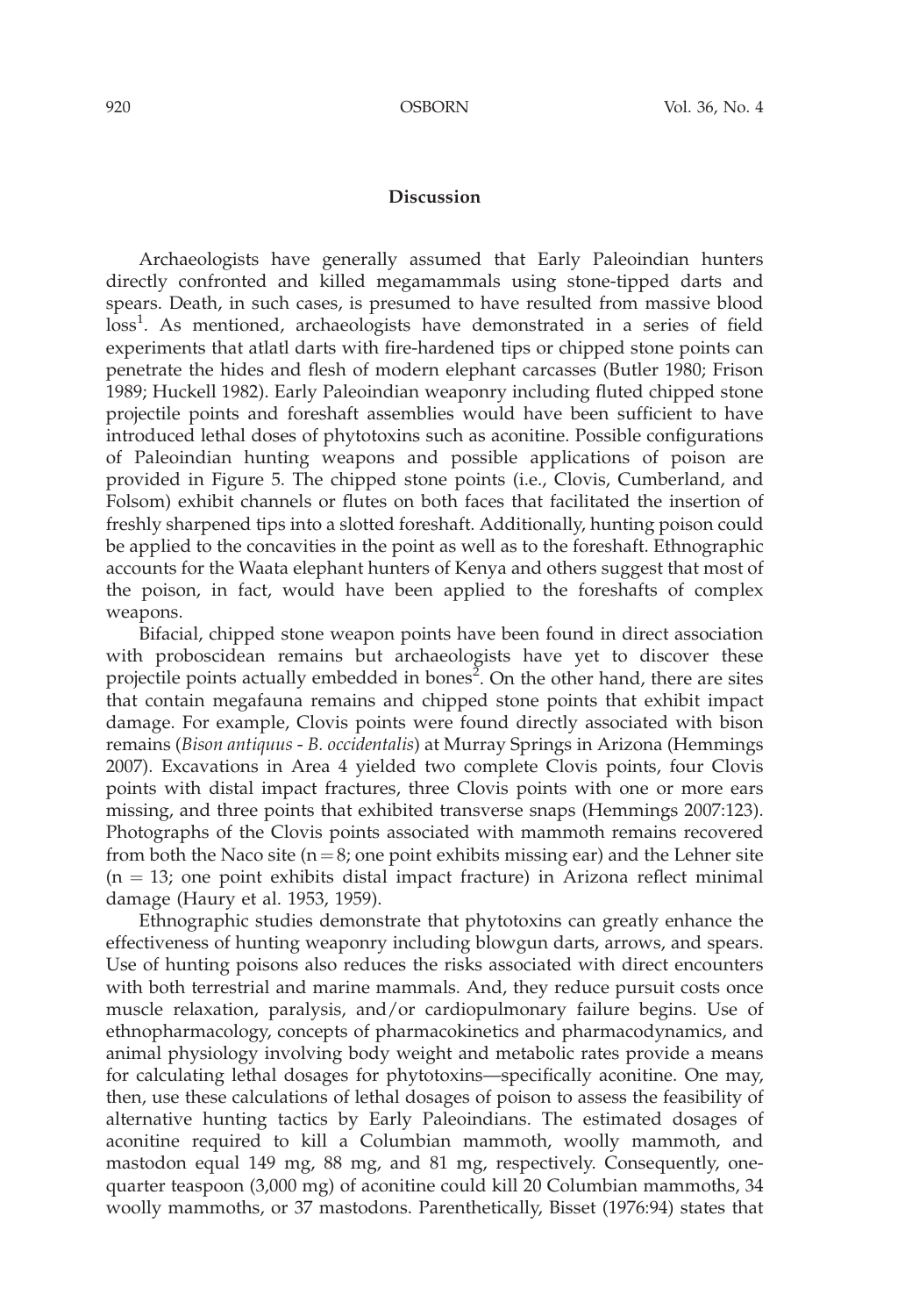

Figure 5. Possible hafting configurations and poison applications for Paleoindian chipped stone projectile points (A, Clovis; B, Cumberland; C, Folsom).

the Ainu on Hokkaido would apply 600–700 mg of aconite poison to each arrowhead.

Ethnographic accounts conclude that hunting poisons do not adversely affect the consumption of meat and animal products. Marine mammals killed by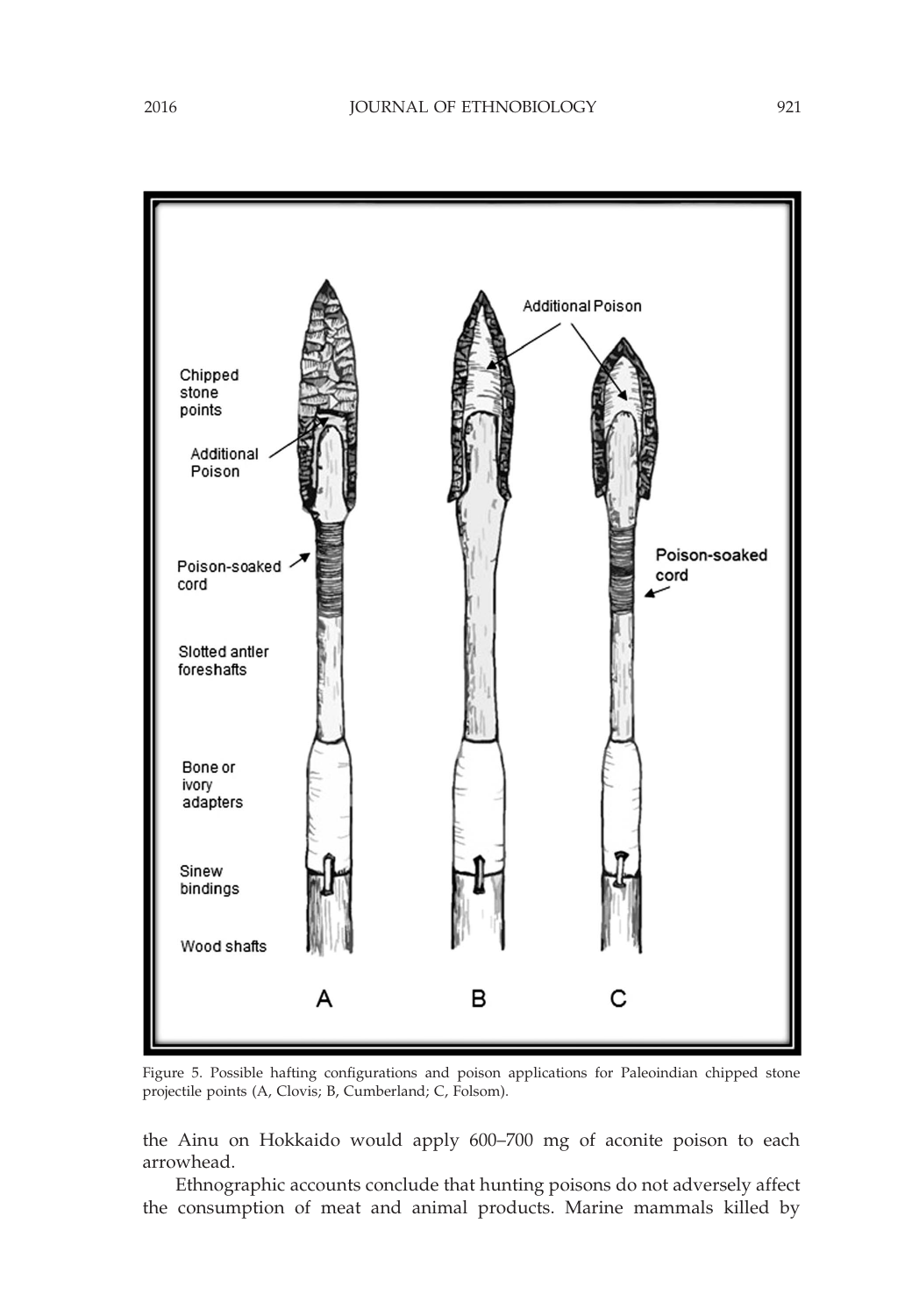circumpolar peoples, as well as bear dispatched by the Ainu with aconite, could be eaten without posing a threat to the consumers (Bisset 1976, 1979, 1981; Heizer 1938, 1943). In China, hunters used poisoned arrows and ''the flesh around the wound was cut out'' (Bisset 1979:355). The Semai Senoi, who used root bark from Strychnos species for dart poison, also cut away flesh around the dart wound before eating the meat (Bisset 1966:184). Lloyd (1897:405) states that African arrow poison extracted from the vines of Strophanthus hispidus posed no threat to those who consumed their prey. The Waata cut away the flesh that surrounded a poison arrow wound prior to consuming any of elephant flesh (Parker and Amin 1983:40). Given the small amount of poisons required to kill large mammals, the poison would have been greatly diluted once it entered the blood stream. For example, if a hunter managed to introduce 88 mg aconitine into the body of an adult male mammoth weighing 5,000 kg, the poison would then be diluted within body tissues as well as approximately 328 liters (86.65 gals) of blood.

### Conclusion

At present, archaeologists have not observed any evidence for Early Paleoindian poison hunting. Yet archaeologists have not looked for such physical evidence until very recently. Similarly, archaeologists had not examined early Paleoindian projectile points for traces of protein-residue (blood) until relatively recently as well (Duke 2015; Loy and Dixon 1998; Seaman et al. 2008). Confirmation of the prehistoric use of hunting poisons may prove to be difficult but not impossible. Possible material correlates of early Paleoindian poison hunting might include:

1. The occurrence of chemical residue of aconitine (and/or other alkaloids) found on chipped stone weapon points as well as foreshafts (possibly the mammoth ivory rods associated with Clovis Period kill sites and caches).

Weapon points can be kept relatively small when used in conjunction with hunting poisons. The chipped stone projectile points literally serve as the ''leading edge'' of the weapon and they provide an entry point for a long, thin foreshaft with a larger surface area coated with poison.

Recent research by Valentina Borgia (Cambridge University) with Michelle Carlin (forensic chemist at Northumbria University) and Huw Barton (University of Leicester) suggest that chemical residues of hunting poisons may be identified on prehistoric hunting implements using liquid chromatography-mass spectrometry (LC-MS) (University of Cambridge 2015). At present, there is little available information regarding the length of time and physical conditions necessary for the preservation of aconitine and similar alkaloids<sup>3</sup>. State-of-the-art forensic methods used to detect such poisons can be expanded to include gas chromatography-mass spectrometry (GS-MS) and vibrational or Fourier-Transformed Infrared (FTIR) spectroscopy (see Baranska and Schulz 2009; Gajalakshmi et al. 2011; Sun et al. 2012; Yoshioka et al. 1996). Bradfield et al. (2015) caution that, ''Working with unknown, decayed material from archaeological contexts where analysts have to rely on oxidative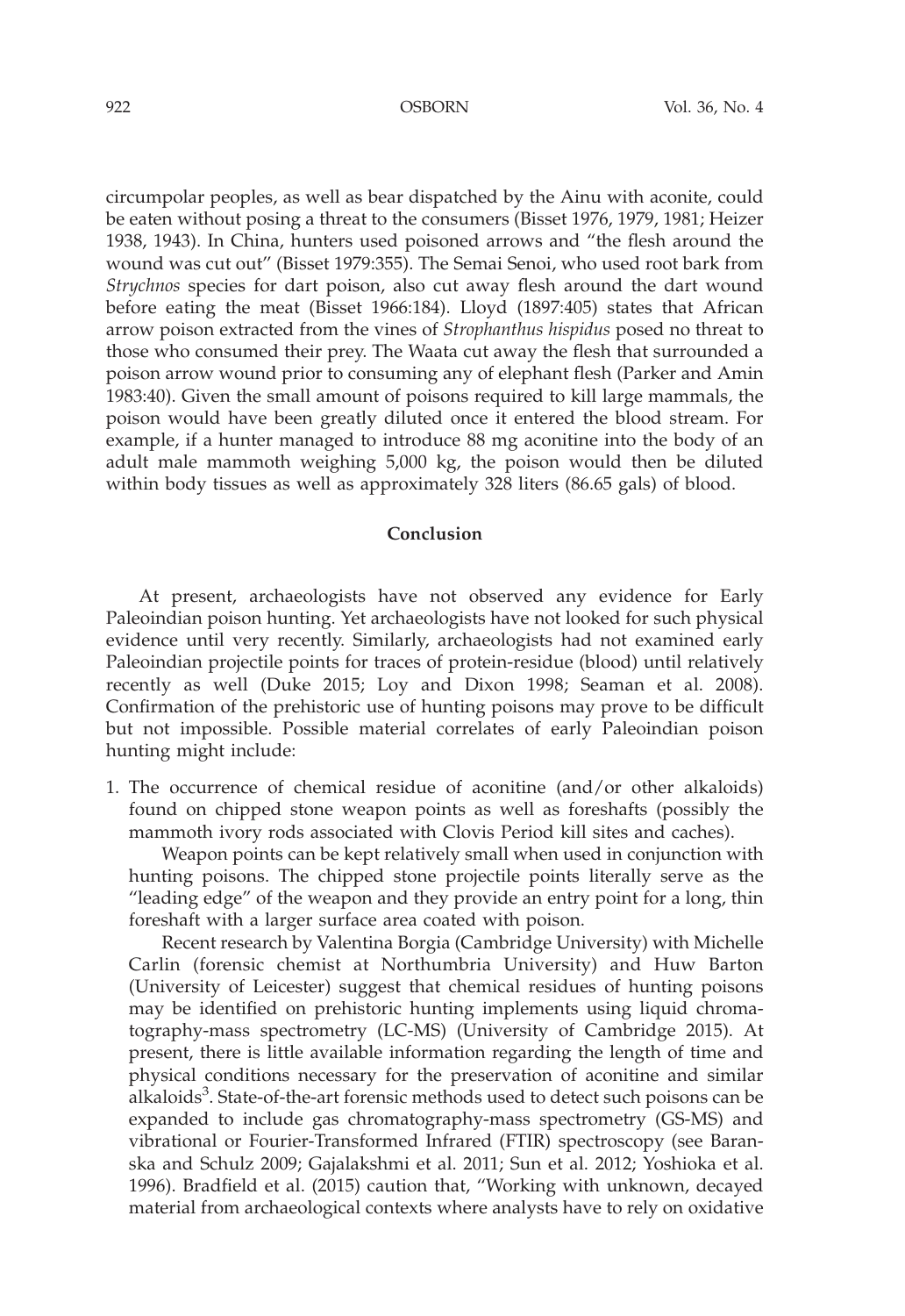by-products, rather than the original compounds, further increases the difficulty in the accurate identification of substances.''

Given such difficulties with biochemical markers, researchers have begun to rely upon DNA-based and molecular markers (see Srivastava et al. 2010). Srivastava et al. (2010:421) point out that analyses meant to identify biochemical markers are complicated by plant genetics and environmental factors. They continue, ''This problem can be surmounted by using DNAbased markers and molecular markers.... DNA markers have now become a well-liked means for identification and authentication of medicinal plants....Also these DNA-based markers are less affected by age, physiological condition and other environmental factors'' (Srivatsava et al. 2010:421).

2. The presence of Aconitum pollen and starch particles on projectile points and foreshafts indicating the use of hunting poisons (University of Cambridge 2015).

Pollen and starch granules representing the toxic alkaloids used for hunting poison may have been introduced into residential sites if the unprocessed plants (flowers and tubers) were initially transported to such locations. Pollen would be expected at locations where flowers were introduced and starch granules would more likely occur where Aconitum tubers were processed. It is important to point out that hunting poisons may not have been made in residential sites. Ethnographic accounts suggest that hunting poisons may, instead, have been produced at isolated logistical sites. Merker (1910) describes the use of hunting poisons on arrows and spears by the Wandor of East Africa, who used poison on their arrows and spears. He states, ''To brew the poison two Wandor [unknown] obo always go a few thousand meters away from the camp into the bush'' (Merker 1910:326). Similarly, with regard to the Strophanthus arrow poisons used by the Kabre in north Togo, Neuwinger (1996:609) states, ''The preparation takes place in the bush.'' And, among the Kamba of Kenya, the ''medicine man'' established their poison-making workshops along rivers some distance from settlements so that the ''children should be kept away from the deadly poison [Acokanthera]" (Neuwinger 1996:66).

- 3. Traces of pitch, resin, and/or carbon black used ethnographically to seal poisoned projectile points and foreshafts found on Early Paleoindian weapons. The Li-su of the Yunan and Sichuan provinces of China mixed aconite poison(s) with resin or vegetable gum before it was applied to arrow points and foreshafts (Bisset 1979:357). Ainu hunters on Hokkaido commonly made use of sealants such as pine resin and carbon black. Such treatments probably served to protect surfaces coated with lethal dosages of aconitebased hunting poison(s).
- 4. Projectile points (chipped stone, bone, antler, or ivory) found in proximity to the gut and areas near the base of the ears of proboscideans at kill sites. As mentioned, ethnographic accounts of poison arrow hunting by the Liangulu (Waata) of southern Kenya suggest that these were preferred targets for historic elephant hunters using poison.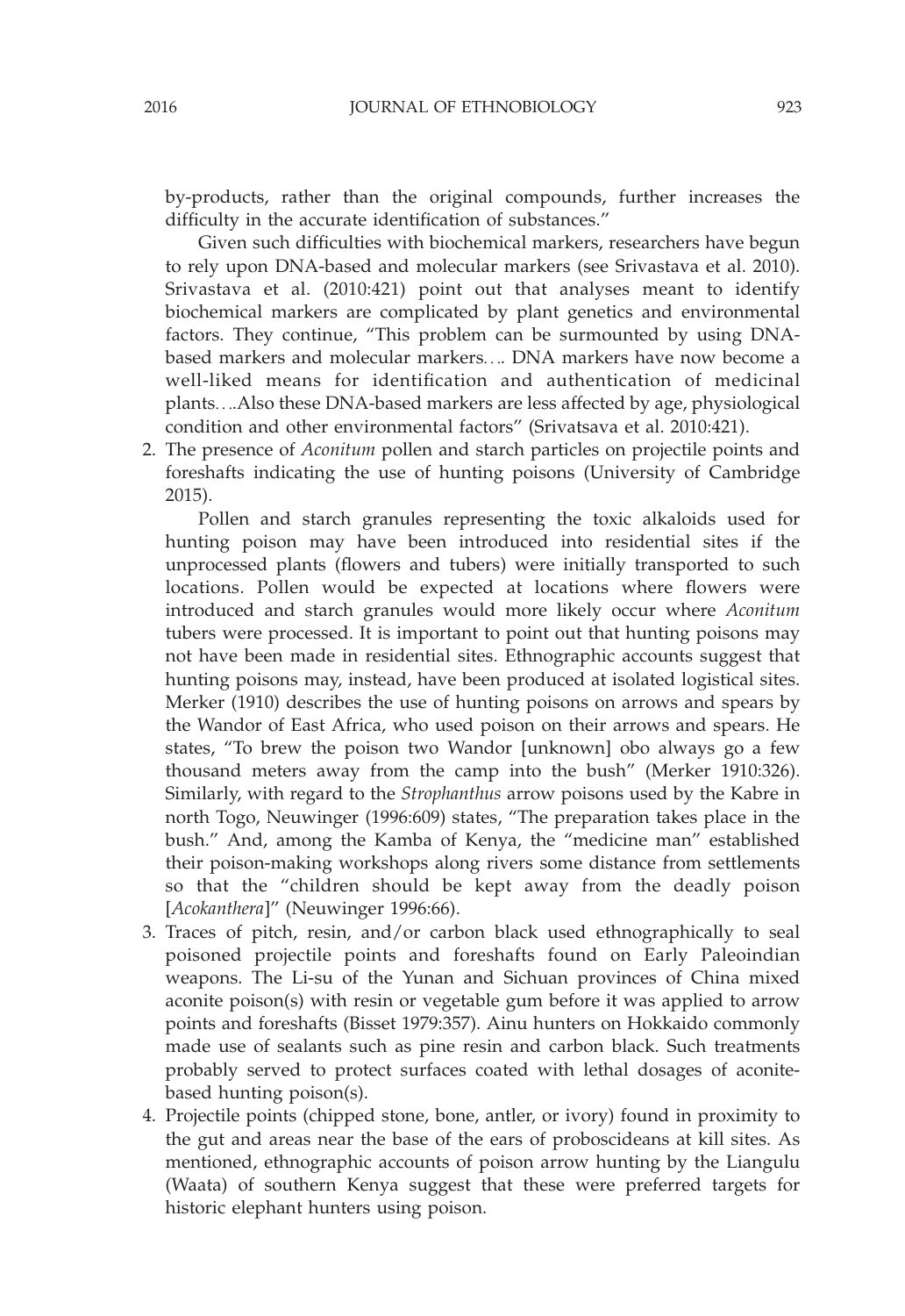5. Previously-discovered proboscidean kill sites should be carefully examined in order to identify possible projectile points of bone, antler, and ivory that may have been employed to deliver lethal or debilitating doses of hunting poisons.

For more than 175 years, naturalists, paleontologists, and archaeologists have assumed that prehistoric hunters killed mammoths, mastodons, gomphotheres, bison, and other prey using spears and darts that severely damaged critical organs and induced massive blood loss. Archaeologists, in particular, have relied upon the co-occurrence of carefully flaked projectile points and extinct animal remains to substantiate Paleoindian presence. Researchers have assumed that cooperative teams of hunters would have been required to mortally wound proboscideans and other megafauna during high risk, direct encounters. Yet, if hunting poisons were used during the LGIT, and possibly earlier during the Late Glacial Maximum in Asia, archaeologists may now be in a position to reassess hunting weaponry, hunting tactics and strategies, as well as previously unexplored aspects of Early Paleoindian knowledge related to ethnobotany and ethnopharmacology.

### Notes

<sup>1</sup> Total blood volume (V<sub>b</sub> in liters) in relation to live body weight (M in kg) of mammals can be calculated using the equation,  $V_b = 65.6 \text{ M}^{1.02}$  (Schmidt-Nielsen 1984). The blood volume, therefore, of a woolly mammoth weighing 5,000 kg equals 389 liters. Blood loss ranging between 30–33 percent can be lifethreatening and blood loss more than 40–50 percent is fatal. Consequently, mortal wounds to a woolly mammoth would equal 156–194 liters (41–51 gal) of blood.

<sup>2</sup> Wilmsen and Roberts (1984:171–172) describe an unfluted projectile point (distal fragment) that was found embedded within a cervical vertebra of a Bison antiquus at the Lindenmeier Site.

<sup>3</sup> Aconitine is not water soluable. Toxicokinetic studies of human victims of aconitine poisoning indicate that it cannot be detected in human blood after 24 hrs (Fujita et al. 2007). The half-life of aconitine in the human body ranges between 5.8–15.4 h. After four half-lives, more than 94 percent of the alkaloid has been eliminated from the body (Yoshioka et al. 1996).

### Acknowledgments

I would like to acknowledge the encouragement and support offered by Drs. Mary Ann Powell and Priscilla Grew. Comments by the late Norman C. Bisset as well as his extensive research on hunting poisons have served as a major source of inspiration. Also, I would like to thank Michael Jochim and Bradley T. Lepper for their earlier comments and encouragement. I am particularly grateful to Robert K. Hitchcock for directing me toward published and unpublished ethnographic literature—particularly with respect to the Waata (Liangulu) of Kenya. Finally, I would like to thank my wife Dr. Beth R. Ritter for her editorial advice. This paper is dedicated to Beth and my son Ian.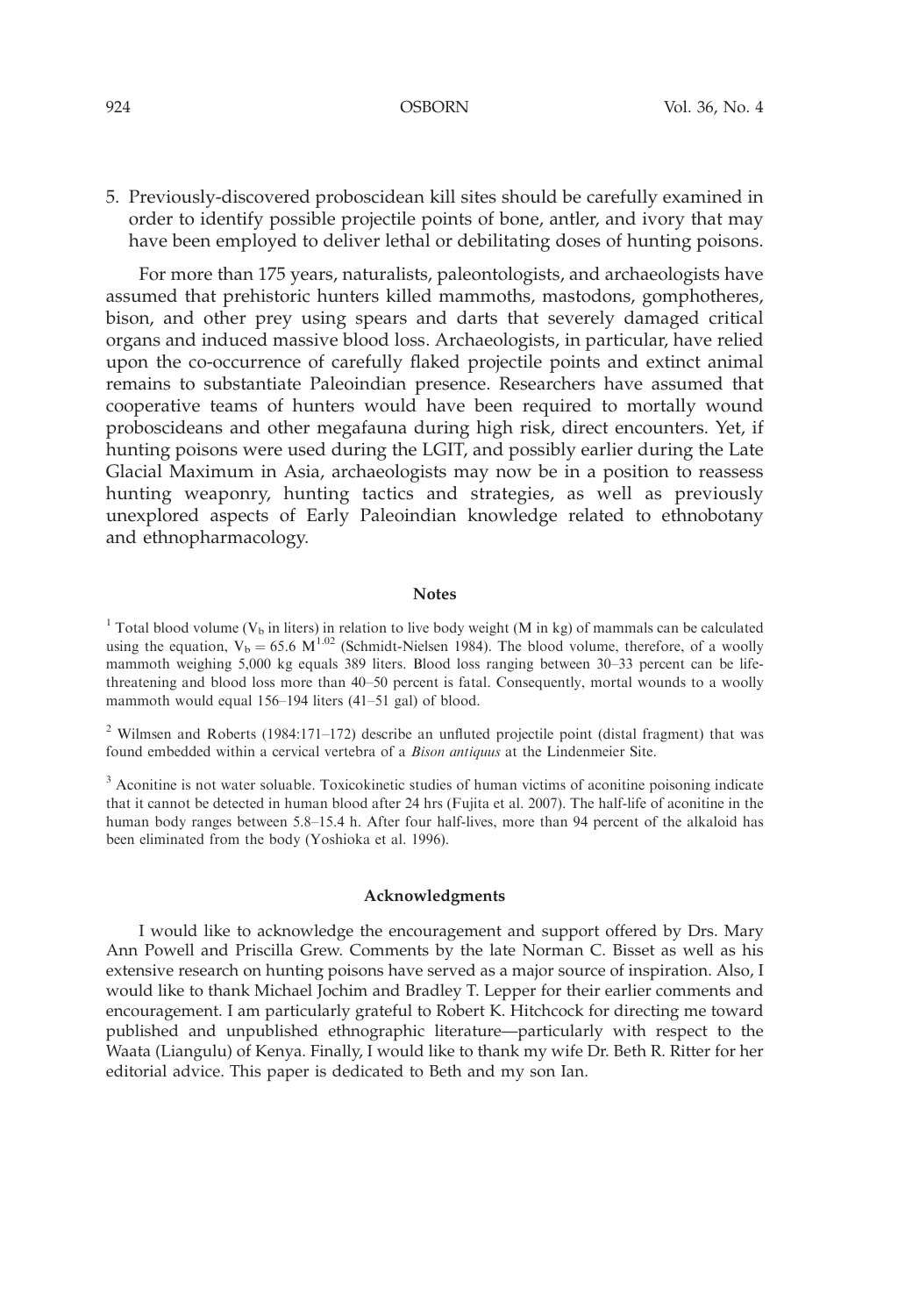### References Cited

- Allen, A. H. 1929. Allen's Commercial Organic Analysis, Vol. 7-The Vegetable Alkaloids, 5<sup>th</sup> edition. P. Blakiston's Son and Company, Philadelphia, PA.
- Alto, E. 2011. Effects of Dietary Specialization on Chemical Defense of Poison Dart Frogs. Eukaryon 7:84–86.
- Baranska, M., and H. Schulz. 2009. Determination of Alkaloids through Infrared and Raman Spectroscopy. In The Alkaloids Chemistry and Biology, edited by G. A. Cordell, pp. 217–255. Elsevier, The Netherlands.
- Bisset, N. G. 1966. The Arrow and Dart Poisons of South-East Asia, With Particular Reference to the Strychnos Species Used In Them, Part I. Indonesia, Philippines, Hainan, and Indo-China. Lloydia 29:1–18.
- Bisset, N. G. 1976. Hunting Poisons of the North Pacific Region. Lloydia 39:87–124.
- Bisset, N. G. 1979. Arrow Poisons in China, Part 1. Journal of Ethnopharmacology 1:325–384.
- Bisset, N. G. 1981. Arrow Poisons in China, Part 2. Aconitum- Botany, Chemistry, and Pharmacology. Journal of Ethnopharmacology 4:247– 336.
- Bisset, N. G. 1992. War and Hunting Poisons of the New World. Part 1. Notes on the Early History of Curare. Journal of Ethnopharmacology 36:1–26.
- Bisset, N. G., and M. C. Woods. 1966. The Arrow and Dart Poisons of South-East Asia, with Particular Reference to the Strychnos Species Used In Them, Part II. Burma, Thailand, and Malaya. Lloydia 29:172–195.
- Bradfield, J., L. Wadley, and M. Lombard. 2015. Southern African Arrow Poison Recipes: Their Ingredients and Implications for Stone Age Archeology. Southern African Humanities 27:29–64.
- Breitburg, E., J. B. Broster, A. L. Reesman, and R. G. Sterns. 1996. The Coats-Hines Site: Tennessee's First Paleoindian-Mastodon Association. Current Research in the Pleistocene 13:6– 8.
- Brink, D. 1982. Tuberous Aconitum (Ranunculaceae) of the Continental United States: Morphological Variation, Taxonomy and Disjunction. Bulletin of the Torrey Botanical Club 109:13–23.
- Butler, W. B. 1980 Penetrating Elephant Hide with Wood Atlatl Darts. Plains Anthropologist 25:353–356.
- Carrington, R. 1959. Elephants: A Short Account of Their Natural History, Evolution, and Influence on Mankind. Basic Books, New York, NY.
- Cash, J. T., and W. R. Dunstan. 1903. The Pharmacology of Pseudoaconitine and Japaconitine Considered in Relation to that of Aconitine. Philosophical Transactions of the Royal Society of London, Series B 195:39–95.
- Cheney, R. H. 1926. Plant Arrow Poisons: Their Sources, Preparation, and Effects. Torreya 26:13–41.
- Christiansen, P. 2004. Body Size in Proboscideans, with Notes on Elephant Metabolism. Ecological Journal of the Linnean Society 140:523–549.
- Collins, M. B. 2007. Discerning Clovis Subsistence from Stone Artifacts and Site Distributions on the Southern Plains Periphery. In Foragers of the Terminal Pleistocene in North America, edited by R. B. Walker and B. N. Driskell, pp. 59–87. University of Nebraska Press, Lincoln, NE.
- d'Errico, F., L. Backwell, P. Villa, I. Degano, J. J. Lucejko, M. K. Bamford, T. F. F. Higham, M. P. Colombini, and P. B. Beaumont. 2012. Early Evidence of San Material Culture Represented by Organic Artifacts from Border Cave, South Africa. Proceedings of the National Academy of Sciences 109:13214–13219.
- Deter-Wolf, A., J. W. Tune, and J. B. Broster. 2011. Excavations and Dating of Late Pleistocene and Paleoindian Deposits at the Coats-Hines Site, Williamson County, Tennessee. Tennessee Archaeologist 5:142–156.
- Duke, D. 2015. Haskett Spear Weaponry and Protein-Residue: Evidence of Proboscidean Hunting in the Great Salt Lake Desert, Utah. PaleoAmerica 1:109–112.
- Eisenberg, J. F. 1981. Mammalian Radiation: An Analysis of Trends in Evolution, Adaptation and Behavior. University of Chicago Press, Chicago, IL.
- Endo. 2007. Five Cases of Aconite Poisoning: Toxicokinetics of Aconitines. Journal of Analytical Toxicology 31:132–137.
- Evans, A. S. 2012. Arrow Poisons in the Paleolithic? Proceedings of the National Academy of Sciences 109:E3290.
- Fatovich, D. M. 1992. Aconite: A Lethal Chinese Herb. Annals of Emergency Medicine 21:309– 322.
- Fiedel, S. J. 2009. Sudden Deaths: The Chronology of Terminal Pleistocene Megafaunal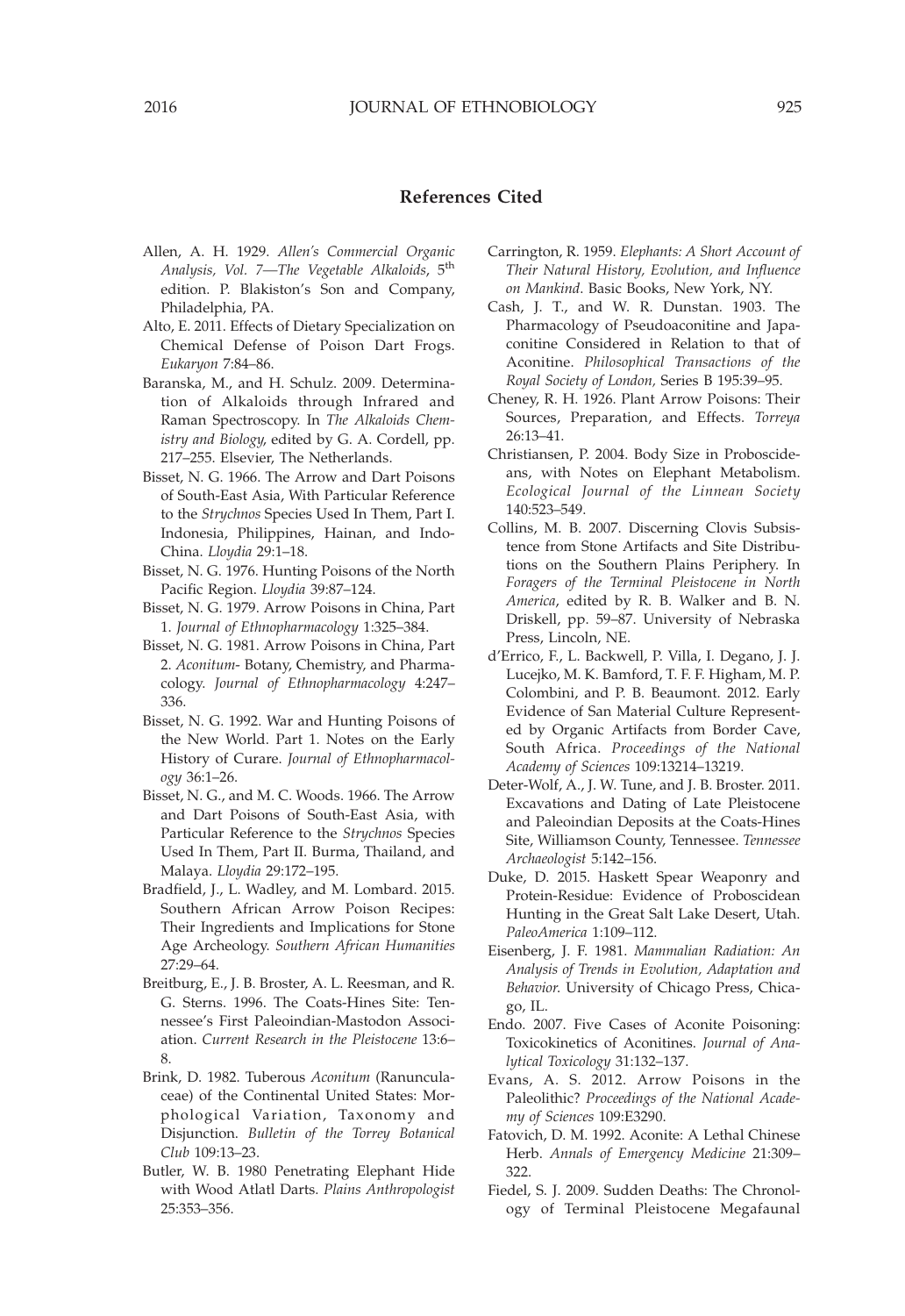Extinctions. In American Megafaunal Extinctions at the End of the Pleistocene, edited by G. Haynes, pp. 21–37. Springer, The Netherlands.

- Fiedel, S. J. 2015. The Clovis-Era Radiocarbon Plateau. In Clovis: On the Edge of a New Understanding, edited by A. M. Smallwood and T. A. Jennings, pp. 11–20. Texas A&M University Press, College Station, TX.
- Fiedel, S., and G. Haynes. 2004. A Premature Burial: Comments on Grayson and Meltzer's ''Requiem for Overkill.'' Journal of Archaeological Science 31:121–131.
- Frazer, T. E. 1889. Strophantus hispidus: Its Natural History, Chemistry, and Pharmacology. Transactions of the Royal Society of Edinburgh 35:955–1029.
- Frazer, T. E., and J. Tillie. 1899. Acocanthera shimp.: Its Natural History, Chemistry, and Pharmacology. Archives Internationales de Pharmacodynamie 5:349–423.
- Frison, G. C. 1989. Experimental Use of Clovis Weaponry and Tools on African Elephants. American Antiquity 54:766–784.
- Frison, G. C. 1991. Prehistoric Hunters of the High Plains, 2<sup>nd</sup> edition. Academic Press, New York, NY.
- Frison, G. C. 1998. Paleoindian Large Mammal Hunters on the Plains of North America. Proceedings of the National Academy of Sciences 95:14576–14583.
- Frison, G. C. 2004. Survival by Hunting: Prehistoric Human Predators and Animal Prey. University of California Press, Berkeley, CA.
- Frison, G. C., and B. Bradley. 1999. The Fenn Cache: Clovis Weapons and Tools. One Horse Land and Cattle Company, Santa Fe, NM.
- Frison, G. C., and L. C. Todd. 1986. The Colby Mammoth Site: Taphonomy and Archeology of a Clovis Kill in Northern Wyoming. University of New Mexico Press, Albuquerque, NM.
- Fujita, Y., K. Terui, M. Fujita, A. Kakizaki, N. Sato, K. Oikawa, H. Aoki, K. Takahashi, and S. Endo. 2007. Five Cases of Aconite Poisoning: Toxicokinetics of Aconitines. Journal of Analytical Toxicology 31:132–137.
- Gajalakshmi, S., P. Jeyanthi, S. Vijayalakshmi, and V. D. Rajeswari. 2011. Phytochemical Constituent of Aconitum Species–A Review. International Journal of Applied Biology and Pharmaceutical Technology 2:121–127.
- Gorman, F. 1972. The Clovis Hunters: An Alternate View of Their Environment and Ecology. In Contemporary Archaeology: A Guide to Theory and Contributions, edited by M. P.

Leone, pp. 206–221. Southern Illinois University Press, Carbondale, IL.

- Graham, R. W., C. V. Haynes, D. L. Johnson, and M. Kay. 1981. Kimmswick: A Clovis-Mastodon Association in Eastern Missouri. Science 213:1115–1117.
- Grayson, D. K., and D. L. Meltzer. 2002. Clovis Hunting and Large Mammal Extinction: A Critical Review of the Evidence. Journal of World Prehistory 16:313–349.
- Grayson, D. K., and D. L. Meltzer. 2003. A Requiem for North American Overkill. Journal of Archaeological Science 30:585–593.
- Grayson, D. K., and D. L. Meltzer. 2015. Revisiting Paleoindian Exploitation of Extinct North American Mammals. Journal of Archaeological Science 56:177–193.
- Hansen, D. M., and M. Galetti. 2009. The Forgotten Megafauna. Science 324:42–43.
- Haury, E. W., E. Antevs, and J. F. Lance. 1953. Artifacts with Mammoth Remains, Naco, Arizona. American Antiquity 19:1–24.
- Haury, E. W., E. B. Sayles, and W. W. Wasley. 1959. The Lehner Mammoth Site, Southeastern Arizona. American Antiquity 25:2–30.
- Haynes, C. V. Jr., 1966. Elephant Hunting in North America. Scientific American 214:104– 112.
- Haynes, C. V. Jr., 2008. Younger Dryas ''Black Mats'' and the Rancholabrean Termination in North America. Proceedings of the National Academy of Sciences 105:6520–6525.
- Haynes, G. 1991. Mammoths, Mastodonts, & Elephants: Biology, Behavior, and the Fossil Record. Cambridge University Press, Cambridge, UK.
- Haynes, G. 1999a. How to Kill a Mammoth: The Brutal Art of the Hunt and an Alternative. Discovering Archaeology (Sept/Oct.):42.
- Haynes, G. 1999b. The Role of Mammoths in Rapid Clovis Dispersal. Deinsea 6:9–38.
- Haynes, G. 2002. The Early Settlement of North America: The Clovis Era. Cambridge University Press, Cambridge, UK.
- Haynes, G., and B. S. Eiselt. 2004. The Power of Pleistocene Hunter-Gatherers: A Forward and Backward Search for the Evidence about Mammoth Extinction. Paper presented at the Extinction: Human and Other Catastrophes Conference, American Museum of Natural History, New York, Spring 1997.
- Heizer, R. F. 1938. Aconite Arrow Poison in the Old and New World. Journal of the Washington Academy of Sciences 28:358–364.
- Heizer, R. F. 1943. Aconite Poison Whaling in Asia and America: An Aleutian Transfer to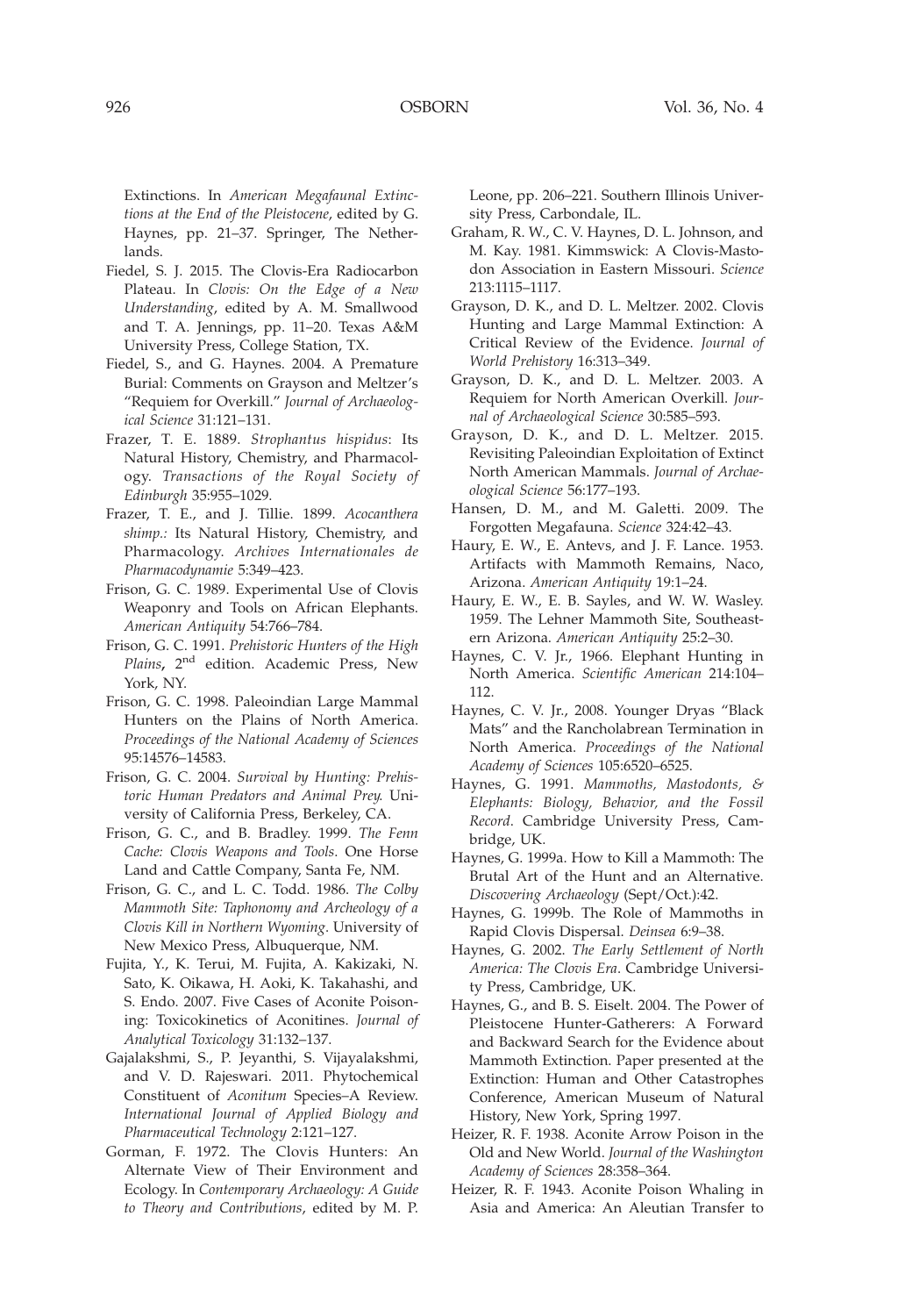the New World. Anthropological Papers 24, Bureau of American Ethnology Bulletin No. 133.

- Hemmings, E. T. 2007. Buried Animal Kills and Processing Localities, Areas 1-5. In Murray Springs: A Clovis Site with Multiple Activity Areas in The San Pedro Valley, Arizona, edited by C. V. Haynes, Jr. and B. B. Huckell, pp. 83– 137. University of Arizona Press, Tucson, AZ.
- Hemmings, E. T., and C. V. Haynes, Jr. 1969. The Escapule Mammoth and Associated Projectile Points, San Pedro Valley, Arizona. Journal of the Arizona Academy of Science 5:184–188.
- Hoffman, W. J. 1891. Poisoned Arrows. American Anthropologist 4:67–71.
- Holliday, V. T. 1997. Paleoindian Geoarchaeology of the Southern High Plains. University of Texas Press, Austin, TX.
- Holman, D. 1967. The Elephant People. John Murray, London.
- Howell, P. P. 1945. A Note on Elephants and Elephant Hunting Among the Nuer. Sudan Notes and Records 26:95–103.
- Huckell, B. B. 1982. The Denver Elephant Project: A Report on Experimentation with Thrusting Spears. Plains Anthropologist 27:217–224.
- Husa, W. J. 1938. The Chemistry of Aconite. In Aconitum, edited by E. E. Swanson, H. W. Youngken, C. J. Zufall, W. J. Husa, J. C. Munch, and J. B. Wolffe, pp. 101–166. American Pharmaceutical Society, Washington, D. C.
- Irimoto, T. 2002. Ainu Worldview and Bear Hunting Strategies. In Ritual and Belief: Readings in the Anthropology of Religion, edited by D. Hicks, pp. 420–426. McGraw Hill, Boston, MA.
- Ishikawa, M. 1962. Poisons and Venoms Used for Hunting by the Ainu in Yeso (Hokkaido): A Study of Ethno-toxicology. The Journal of the Anthropological Society of Nippon 69:153.
- Janmart, J. 1952. Elephant Hunting as Practiced by the Congo Pygmies. American Anthropologist 54:146–147.
- Jett, S. C. 1970. The Development and Distribution of the Blowgun. Annals of the Association of American Geographers 60:662–688.
- Jones, D. E. 2007. Poison Arrows: North American Indian Hunting and Warfare. University of Texas Press, Austin, TX.
- Kleiber, M. 1932. Body Size and Metabolism. Hilgardia 6:315–353.
- Klein, R. G. 1969. Man and Culture in the Late Pleistocene: A Case Study. Chandler Publishing Company, San Francisco, CA.
- Koch, C. 1958. Preliminary Notes on the Coleopterological Aspect of the Arrow Poi-

son of the Bushmen. Pamphlet of the South African Biological Society 20:49–54.

- Lagercrantz, S. 1934. The Harpoon Down-Fall, and Its Distribution in Africa. Anthropos 29:793–807.
- Laidlaw, P. P. 1909. The Active Principle of a Bini Spear Poison. The Journal of Physiology 39:354– 357.
- Laub, R. S. 1992. On Disassembling an Elephant: Anatomical Observations Bearing on Paleoindian Exploitation of Proboscidea. In Proboscidea and Paleoindian Interactions, edited by J. W. Fox, C. B. Smith, and K. T. Wilkins, pp. 99– 109. Baylor University Press, Waco, TX.
- Lee, R. B. 1979. The !Kung San: Men, Women, and Work in a Foraging Society. Cambridge University Press, Cambridge, UK.
- Lewin, L. 1923. Die Pfeilgifte. J. A. Barth, Leipzig, Germany.
- Lister, A., and P. Bahn. 1994. Mammoths. Boxtree Limited, London, UK.
- Lloyd, J. U. 1897. Strophanthus hispidus, D. C. The Western Drugist 19:403–406.
- Loy, T. H., and E. J. Dixon. 1998. Blood Residues on Fluted Points from Eastern Beringia. American Antiquity 63:21–46.
- MacDonald, J. N. 1984. The Reordered North American Selection Regime and Late Quaternary Megafaunal Extinctions. In Quaternary Extinctions: A Prehistoric Revolution, edited by P. S. Martin and R. G. Klein, pp. 404–439. University of Arizona Press, Tucson, AZ.
- Macphail, J. G. S. 1930. The Bandala Method of Hunting Elephant on Foot. Sudan Notes and Records 13:279–283.
- McNab, B. K. 1988. Complications Inherent in Scaling the Basal Rate of Metabolism in Mammals. Quarterly Review of Biology 63:25– 54.
- Meltzer, D. L. 2015. Pleistocene Overkill and North American Mammalian Extinctions. Annual Review of Anthropology 44:33–53.
- Meltzer, D. L., and V. T. Holliday. 2010. Would North American Paleoindians Have Noticed the Younger Dryas Age Climate Change? Journal of World Prehistory 23:1–41.
- Merker, M. 1910. The Masai: Ethnographic Monograph of an East African Semite People. Dietrich Reimer (Ernst Vohsen), Berlin: HRAF manuscript. Available at: http:// ehrafworldcultures.yale.edu. Accessed on May 10, 2015.
- Mines, G. R. 1908. On Munchi Arrow Poison and Strophanthin. Journal of Physiology 37:37– 49.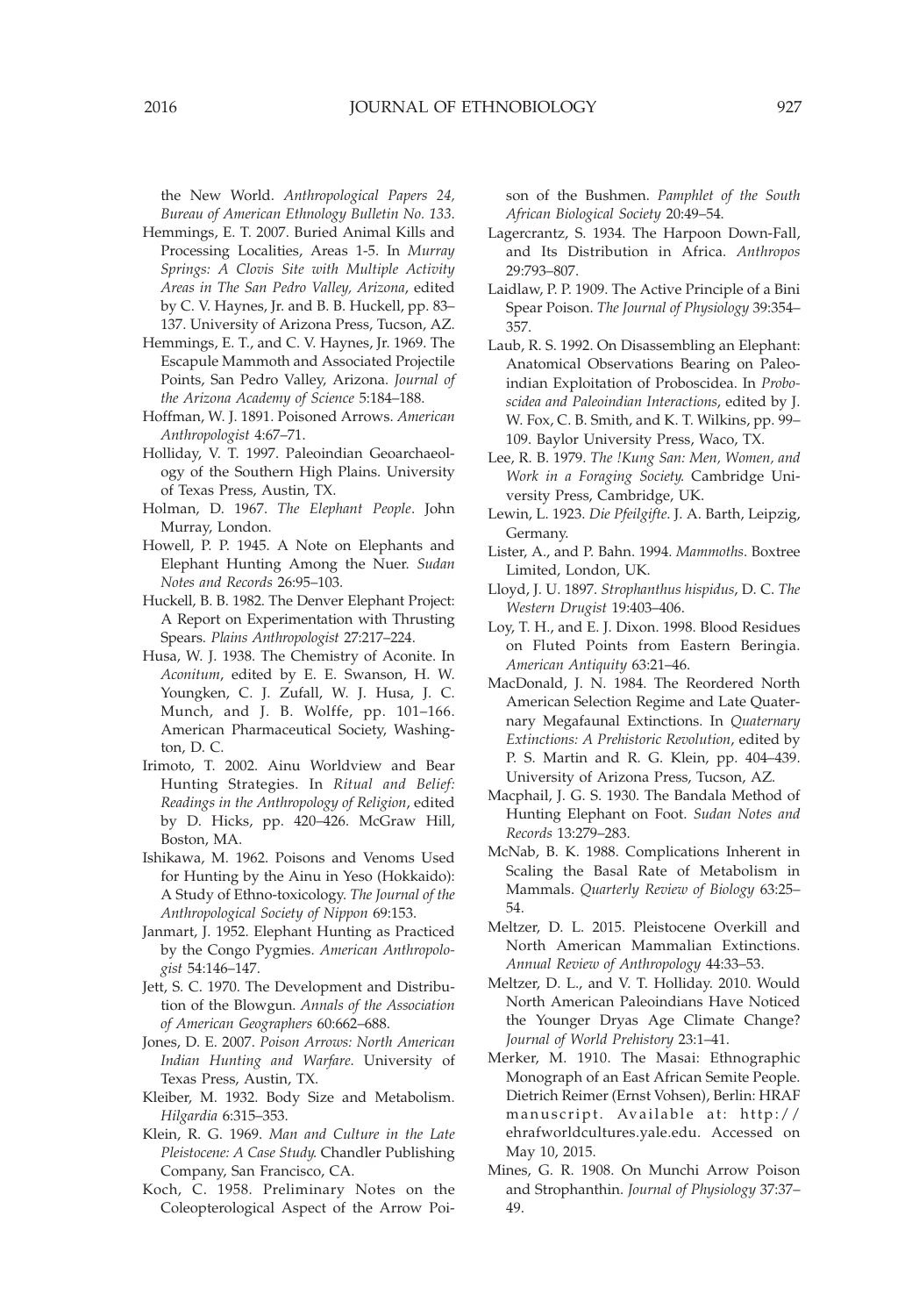- Mofenson, H. C., and T. R. Caraccio. 2001. Update on Herbal Products and Alternative Medicines. The Nassau Pediatric Society Home Page [web page]. URL: http://www. ny2aap.org/npsherbs.html. Accessed on October 1, 2015.
- Mosto, H. A., and J. H. de Landoni. 1990. Poisonous Plants: Aconitum napellus spp. International Program on Chemical Safety INCHEM. Available at: http://www.inchem. org/documents/pims/plant/aconitum.htm. Accessed on October 6, 2015.
- Munch, J. C. 1938. Pharmacology and Toxicology of Aconitum. In Aconitum, edited by E. E. Swanson, pp. 167–230. American Pharmaceutical Society, Washington, D. C.
- Murayama, M., T. Mori, H. Bando, and T. Amiya. 1991. Studies of the Constituents of Aconitum Species. IX. The Pharmacological Properties of Pyro-Type Aconitine Alkaloids, Components of Processed Aconite Powder (Kako-Bushi-Matsu): Analgesic, Anti-inflammatory and Acute Toxic Activities. Journal of Ethnopharmacology 35:159–165.
- Neuwinger, H. D. 1996. African Ethnobotany: Poisons and Drugs. Chapman & Hall, London, UK.
- Neuwinger, H. D. 1998. Alkaloids in Arrow Poison. In Alkaloids: Biochemistry, Ecology, and Medical Applications, pp. 45–84, edited by M. J. Roberts and M. Wink. Plenum Press, New York, NY.
- Norris, S. 1998. Of Mice and Mammoths. BioScience 48:887–892.
- Parker, I., and M. Amin. 1983. Ivory Crisis. Camerapix Publishers International, Nairobi, Kenya.
- Patocka, J., K. S. Wulff, and M. V. M. Palomeque. 1999. Dart Poison Frogs and Their Toxins. Applied Science and Analysis Newsletter 5:16–18.
- Pearson, G. A. 2001. Mammoth Extinction and Technological Compromise: The Clovis Coup de Grace. In On Being First: Cultural and Environmental Consequences of First Peopling, Proceedings of the  $31^{st}$  Annual Chacmool Conference, edited by J. Gillespie, S. Tupaka, and C. de Mille, pp. 223–233. The Archaeological Association of the University of Calgary, Calgary, AB, Canada.
- Perrot, E., and E. Vogt. 1913. Poisons de Fleches et Poisons D'épreuve. Vigot Freres, Paris, France.
- Puri, H. S. 1974. Uses of Aconites. Journal d'Agriculture Tropicale et de Botanique Appliquée 21:239–246.
- Putnam, P. 1948. The Pygmies of the Ituri Forest. In A Reader in General Anthropology, edited by

C. S. Coon, pp. 322–342. Henry Holt, New York, NY.

- Rambo, A. T. 1978. Bows, Blowpipes, and Blunderbusses: Ecological Implications of Weapon Change among the Malaysian Negritos. Journal of Malayan Nature 32:209–216.
- Sanchez, G., V. T. Holliday, E. P. Gaines, J. Arroyo-Cabrales, N. Martinez-Tagüeña, A. Kowler, T. Lange, G. W. L. Hodgins, S. M. Mentzer, and I. Sanchez-Morales. 2014. Human (Clovis) –Gomphothere (Cuviernius sp.) Association  $\sim$  13,390 Calibrated yBP in Sonora, Mexico. Proceedings of the National Academy of Sciences 111:10972–10977.
- Saporito, R., M. A. Donnelly, R. A. Norton, M. H. Garraffo, T. F. Spande, and J. W, Daly. 2007. Ortatid Mites as a Major Source of Alkaloids in Poison Frogs. Proceedings of the National Academy of Sciences 104:8885–8890.
- Saunders, J. J. 1992. Blackwater Draw: Mammoths and Mammoth Hunters in the Terminal Pleistocene. In Proboscidean and Paleoindian Interactions, edited by J. W. Fox, C. B. Smith, and K. T. Wilkins, pp. 123–147. Baylor University Press, Waco, TX.
- Schapera, I. 1925. Bushman Arrow Poisons. Bantu Studies 2:190–214.
- Schebesta, P. 1941. The Arrow Poison of the Semang. Ciba Symposium 3:1018–1022.
- Schmidt-Nielsen, K. 1984. Scaling: Why Is Animal Size So Important? Cambridge University Press, Cambridge, UK.
- Seaman, M. F., N. E. Nilsson, G. L. Summers, L. L. Morris, and P. J. Barans. 2008. Evaluating Protein Residues on Gainey Phase Paleoindian Stone Tools. Journal of Archaeological Science 35:2742–2750.
- Shaw, E. M., P. L. Wooley, and F. A. Rae. 1963. Bushman Arrow Poison. Cimbebasia 7:2–41.
- Shipman, P. 1992. Body Size and Broken Bones: Preliminary Interpretations of Proboscidean Remains. In Proboscidean and Paleoindian Interactions, edited by J. W. Fox, C. B. Smith, and K. T. Wilkins, pp. 75–98. Baylor University Press, Waco, TX.
- Silberbauer, G. B. 1981. Hunter & Habitat in the Central Kalahari Desert. Cambridge University Press, Cambridge, UK.
- Srivastava, N., V. Sharma, B. Kamal, A. K. Dobriyal, and V. S. Jadon. 2010. Advancement on Research on Aconitum sp. (Ranunculaceae) Under Different Area: A Review. Biotechnology 9:411–427.
- Stern, E. S. 1954. The Aconitum and Delphinium Alkaloids. In The Alkaloids: Chemistry and Physiology, edited by R. H. F. Manske and H.